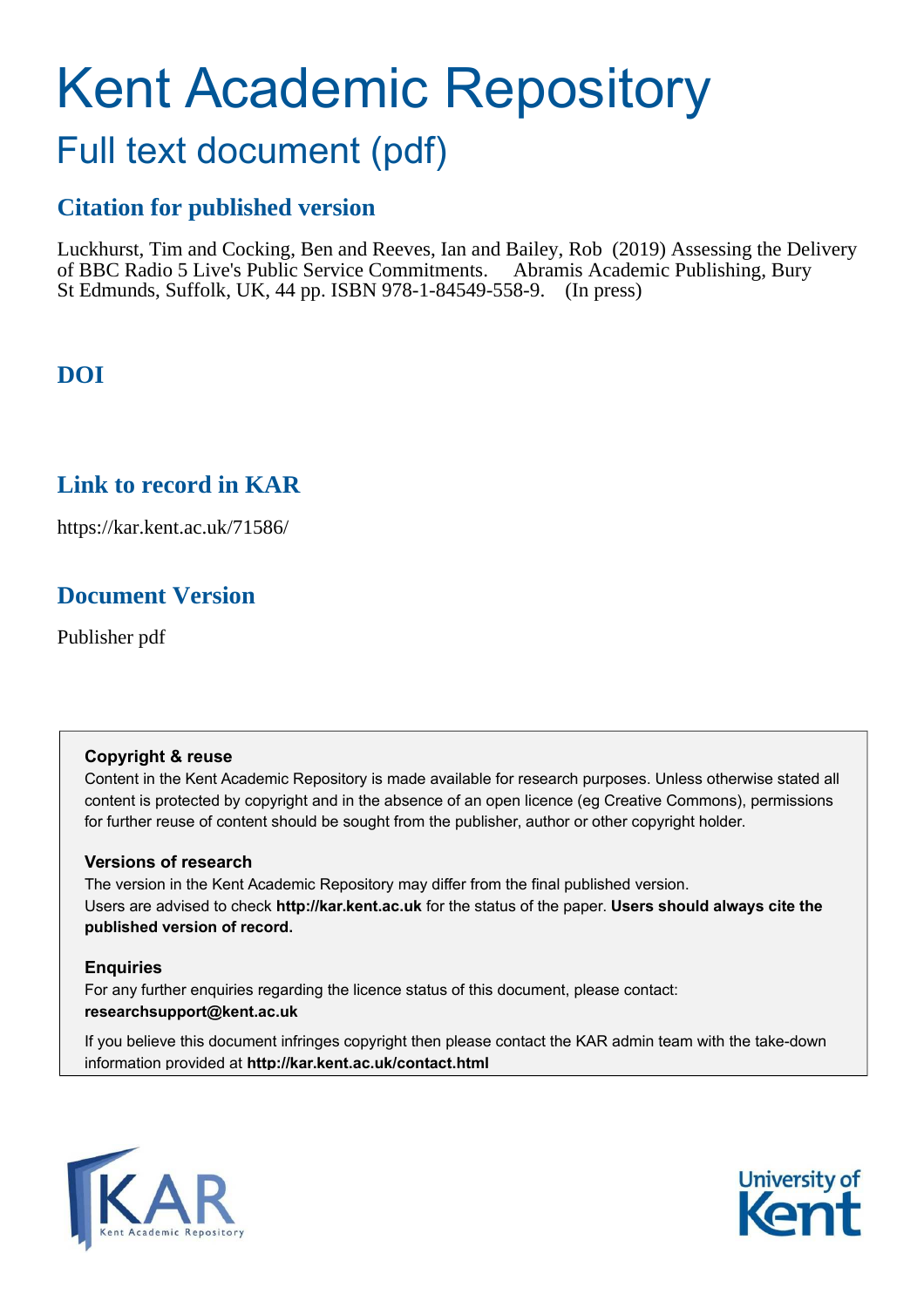## Assessing the Delivery of BBC Radio 5 Live's Public Service Commitments

**By Tim Luckhurst, Ben Cocking, Ian Reeves and Rob Bailey, Centre for Journalism, University of Kent**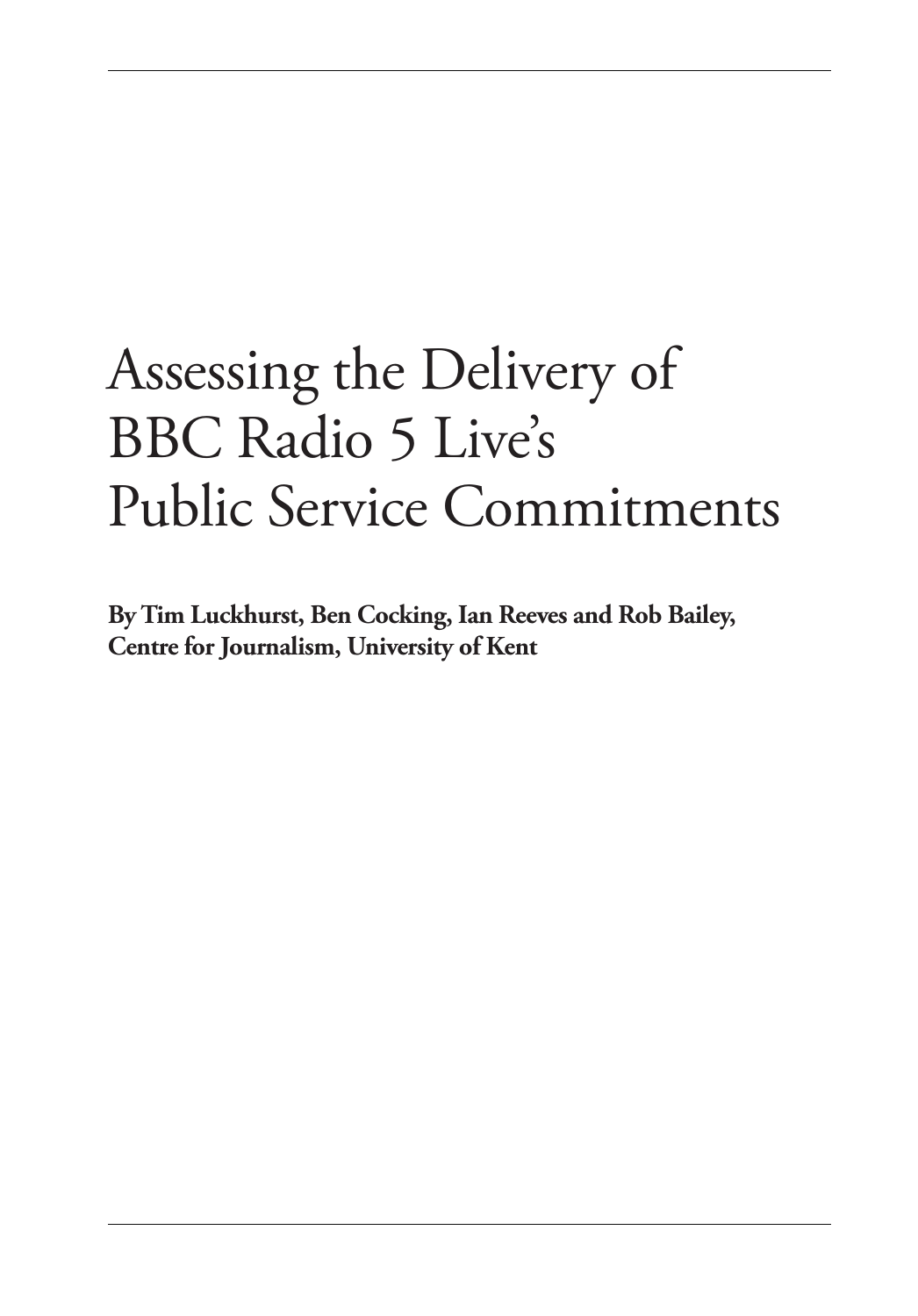Published 2019 by Abramis academic publishing



www.abramis.co.uk

ISBN 978 1 84549 \*\* \*

©Tim Luckhurst, Ben Cocking, Ian Reeves & Rob Bailey 2019

All rights reserved

his publication is copyright. Subject to statutory exception and to provisions of relevant collective licensing agreements, no part of this publication may be reproduced, stored in a retrieval system, or transmitted in any form or by any means, without the prior written permission of the author.

Printed and bound in the United Kingdom

Typeset in Garamond 12pt

This book is sold subject to the conditions that it shall not, by way of trade or otherwise, be lent, re-sold, hired out, or otherwise circulated without the publisher's prior consent in any form of binding or cover other than that which it is published and without a similar condition including this condition being imposed on the subsequent purchaser.

> Abramis academic publishing ASK House, Northgate Avenue Bury St Edmunds, Sufolk IP32 6BB t: (+44) 01284 700321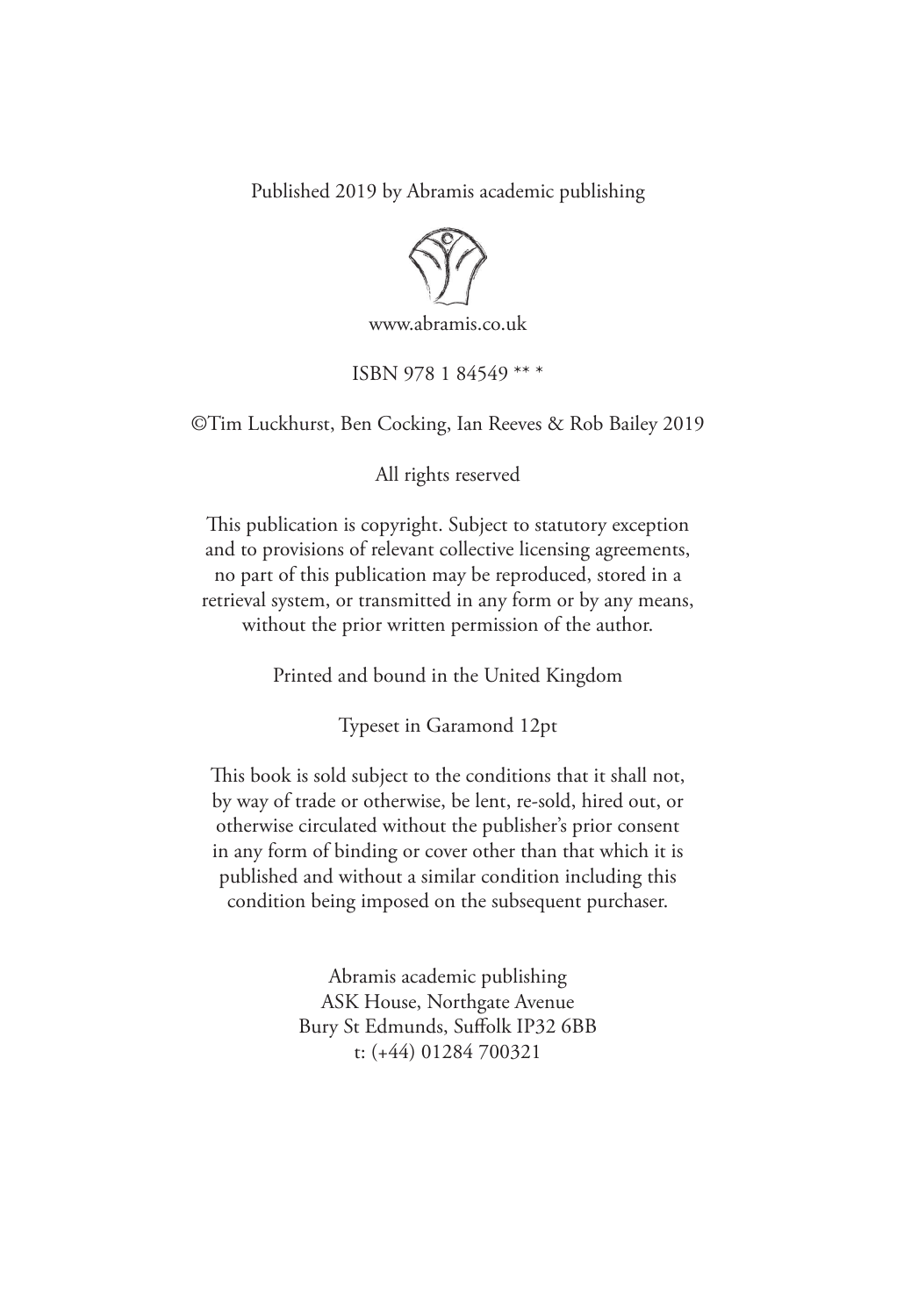#### **Acknowledgements**

This report describes the findings of research carried out by academic staf in the University of Kent's Centre for Journalism following the award of a research grant by News UK and Ireland Ltd. Our research was scheduled to coincide with Ofcom's assumption of its duties as the BBC's new regulator. It was carried out according to the University of Kent's Standard Terms and Conditions for Research Grants. Our primary listening took place between 26 February 2018 and 14 October 2018. We would like to thank our colleagues in the Centre, Nicola Johnson, Centre Administrator, and Laura Garcia Rodriguez Blancas, Lecturer in Television Journalism, for their generous help and support. We would also like to express our gratitude to Dorothy Luckhurst for her meticulous work as our copy editor.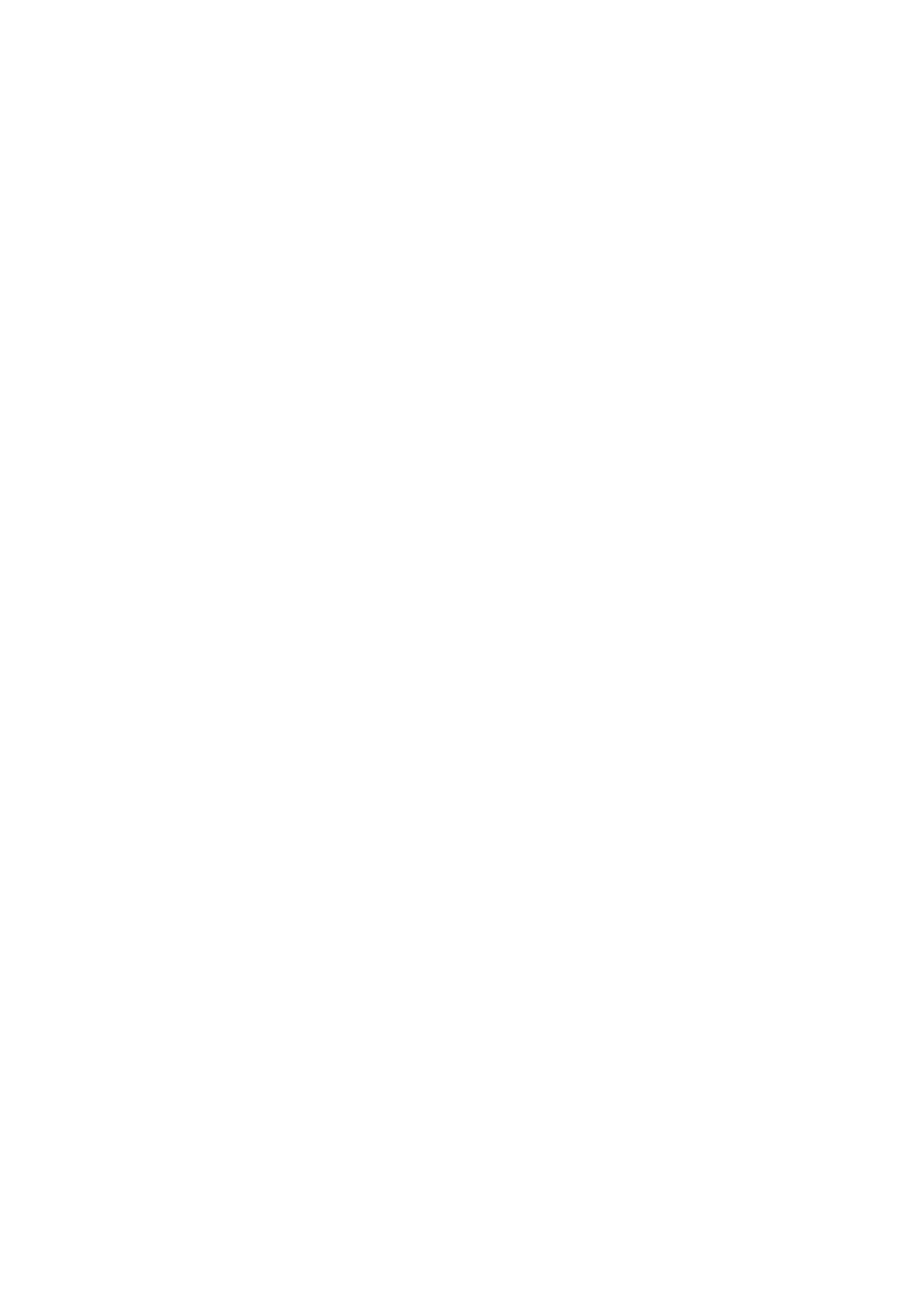#### **Contents**

| <b>• Executive Summary</b>       |    |
|----------------------------------|----|
| • Introduction                   | 9  |
| • From BBC Trust to Ofcom        | 13 |
| • Defining News                  | 17 |
| • Methodology                    | 21 |
| • Phase One                      | 22 |
| • Phase Two                      | 25 |
| • Phase Three                    | 28 |
| • A Composite Weekday            | 30 |
| • Phase Four                     | 32 |
| • Conclusions                    | 35 |
| • Questions for Further Research | 37 |
| • Notes on Contributors          | 39 |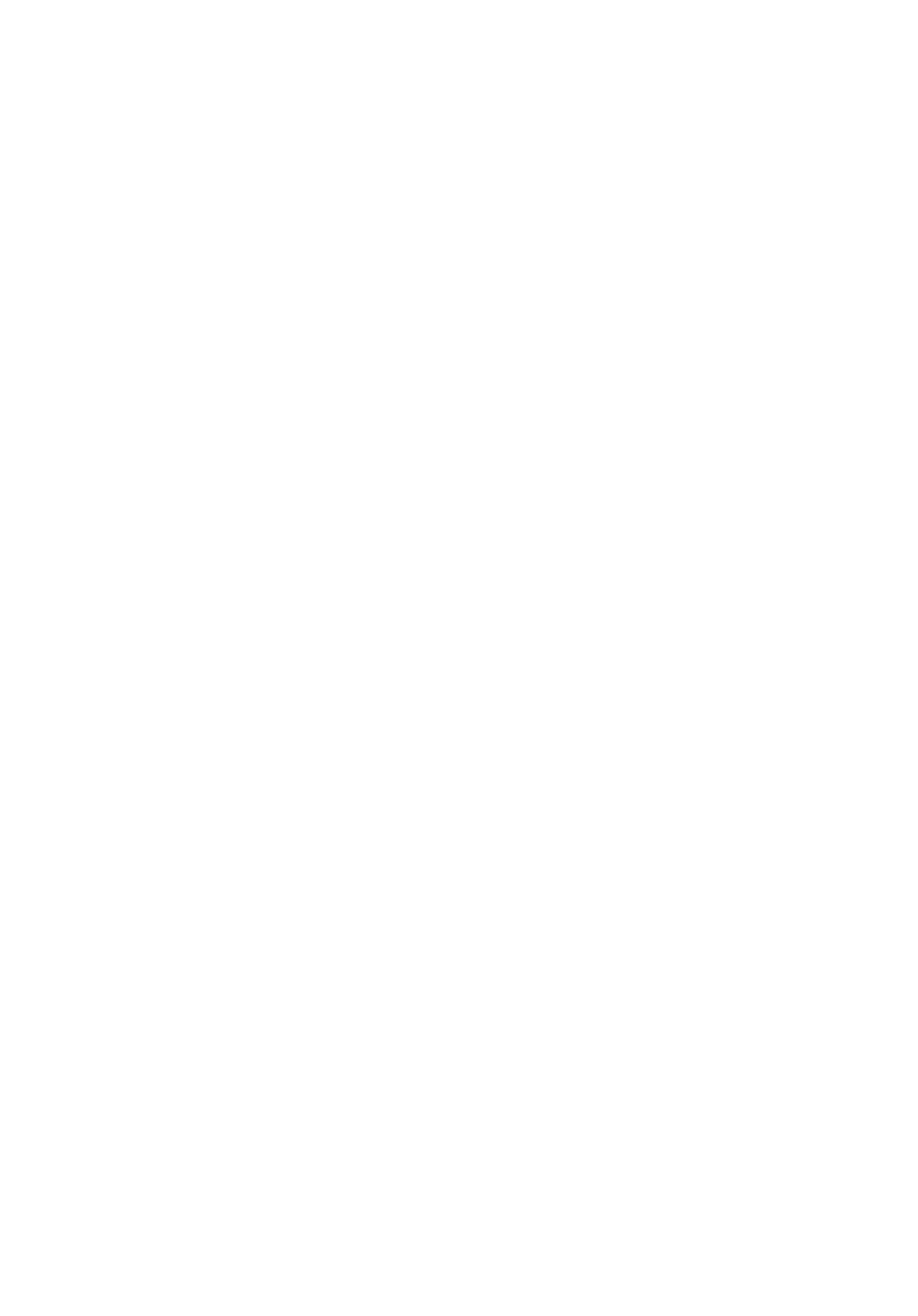#### **Executive Summary**

- **•** BBC Radio 5 Live does not meet its licensing requirement that 75% of its annual broadcast output should consist of news and current afairs programming.
- The BBC's assertion that it does comply depends on the categorisation as news/current afairs of substantial quantities of output that cannot properly be so described.
- The BBC's freedom to miscategorise material relies on the absence of an agreed formal definition of what constitutes news.
- The BBC appears to define as news content including: promotional trails for future output; promotional trails for Radio 5 Live podcasts; repetition of recorded items; infotainment, sports coverage and interviews extended beyond the duration required to examine any news/current afairs topic.
- The blending of news and sport content in programmes scheduled as news output blurs a critical distinction and erects a barrier to precise measurement of performance against commitments.
- **•** Senior BBC News editors and correspondents are largely absent from Radio 5 Live broadcasts.
- Ofcom licensing requirements for BBC Radio 5 Live are less prescriptive than were the regulatory requirements imposed on the station by the BBC Trust.
- BBC Radio 5 Live's commitment to breaking news, investigative journalism and high-quality journalism has diminished since it became subject to Ofcom licensing requirements.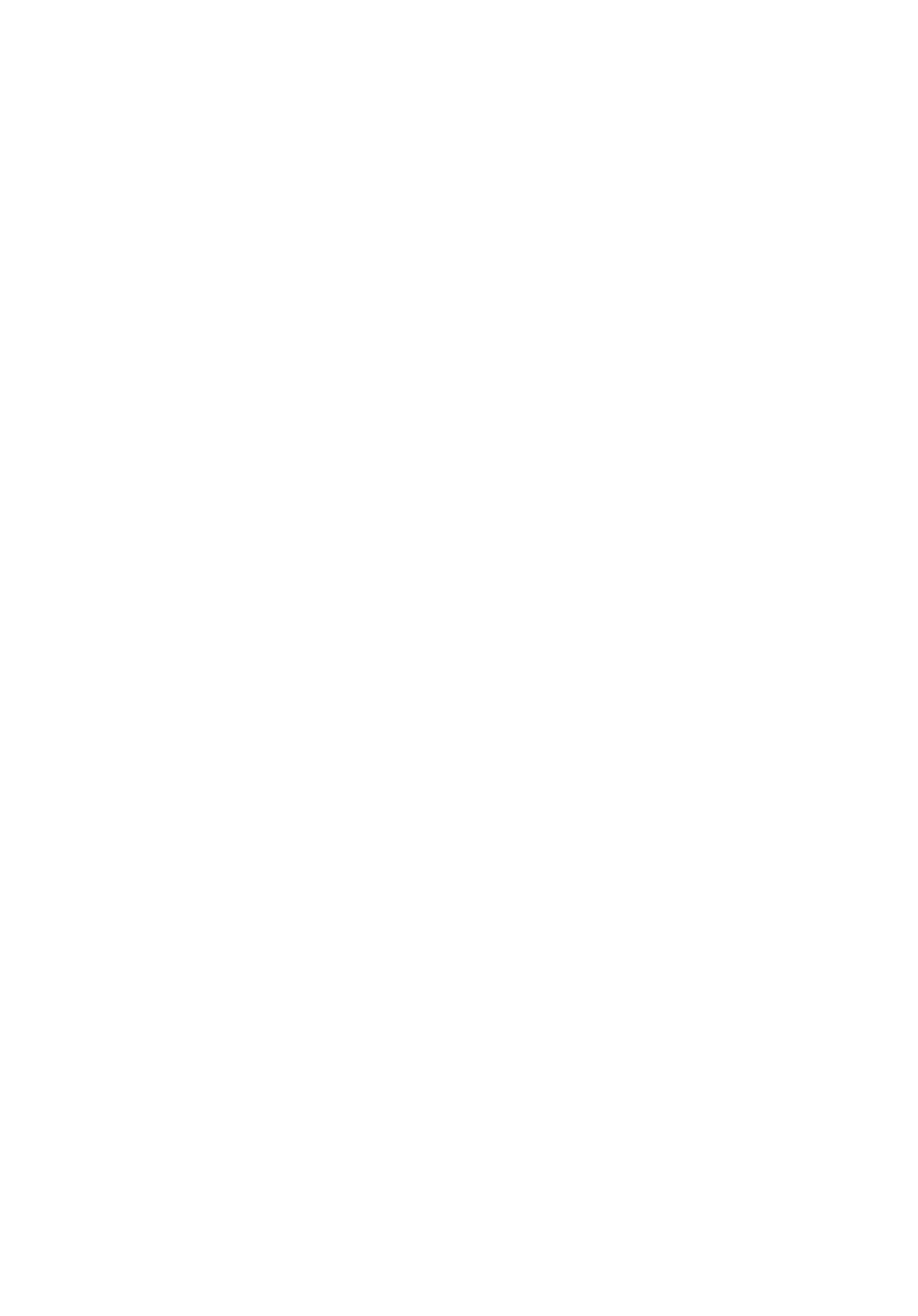#### **Introduction**

At launch, on Monday, 28 March 1994, Radio 5 Live became the British Broadcasting Corporation's first and only rolling news service. Encouraged by factors including the launch in 1989 of the 24-hour Sky News channel, the success during the 1991 Gulf War of Radio 4's News FM service and the achievements of overseas stations including CNN and France Info, i the BBC had concluded that it must have a dedicated news channel of its own. As Hugh Chignell explains: 'The argument for a rolling news service, at least one that could respond immediately and at length to breaking news stories, had been pursued within the BBC since the arrival of commercial radio in 1973.'ii The Corporation's initial plans were based on the experiment it had conducted during the 1991 Gulf War. During this conflict, it launched a rolling news service on Radio 4's FM frequency, filling the schedule between that channel's established news programmes (Today, World at One, PM and The World Tonight) with reports from the conflict zone and analysis of the six-week-long campaign to expel Iraqi forces from Kuwait. 'Scud FM', as the service was afectionately known, was deemed to have been a success and the tactic of splitting Radio 4's frequencies appeared straightforward. Indeed, in July 1992, the BBC announced that it would create a rolling news channel on Radio 4's longwave frequency. However, Radio 4 listeners were instantly incensed by this threat to their cherished channel and protested vehemently. The BBC bowed to this most vocal and influential body of public opinion and devised a different solution: it would close BBC Radio 5 and use its mediumwave frequencies. Internally, this was not an unpopular decision. The original Radio 5 was, in Hugh Chignell's words,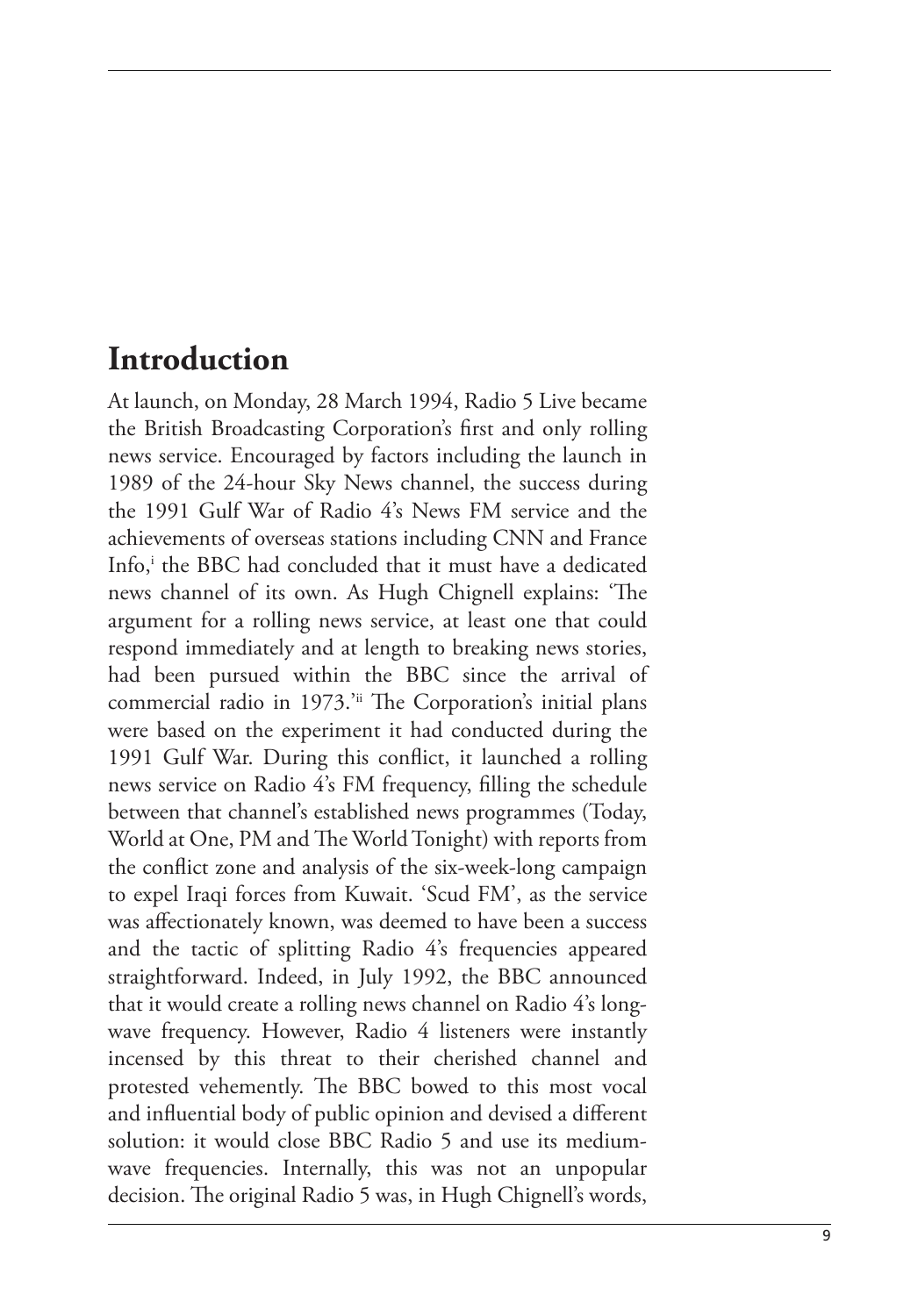'something of an anomaly among the BBC radio networks [which] featured an odd variety of programming: sport, schools broadcasts, the Open University and some World Service'.<sup>iii</sup> David Hendy, Professor of Media and Cultural History at the University of Sussex has described the hybrid station as 'a warehouse for storing all the material that had fallen out of the other networks'.iv Its listeners certainly lacked the political influence of their counterparts at Radio 4.

he accident of its birth would ensure that Radio 5 Live was a news channel with a diference. From launch, it maintained the commitment to sports journalism it had inherited – together with its AM transmission frequencies – from the original BBC Radio 5. 'The genius of this solution,' explains Hugh Chignell, 'was that it would create an audience diferent from the audience for Radio 4 both in age (on average 5 Live listeners were much younger) and in social class (towards the lower end of the socio-economic scale).<sup>\*</sup> In its first manifestation, there was, however, a gap between Radio 5 Live's demotic ambitions and the real nature of its output. Jenny Abramsky, the launch controller, had built her career at Radio 4 as editor of programmes, including the lagship Today, and she was not prepared to abandon her editorial ideals. One former colleague recalls 'her noisy despair about a programme in the early days of the network that had not given enough attention to the election results of a former Soviet republic'.<sup>vi</sup> Abramsky ensured that 5 Live enjoyed privileged access to the BBC's newsgathering resources and, at the Sony Radio Awards in April 1995, her dedication to hard news was rewarded. The station won Gold in the 'Response to a News Event' category for its coverage of the IRA ceasefire announcement on 31 August 1994. Thus, within a year of launch, a reputation for fast, accurate coverage of breaking news was secured.

But the BBC's desire for a diferent audience soon reasserted itself. Radio 5 Live had originally been conceived as a 'populist news and sport network'vii and its second controller (1997-99), Roger Mosey, like Abramsky a former editor of BBC Radio 4's Today, took the helm with a clear view of what this meant: 'even though 5 Live had its commitment to news, it was sport that defined it and won the biggest audiences'.viii Mosey chose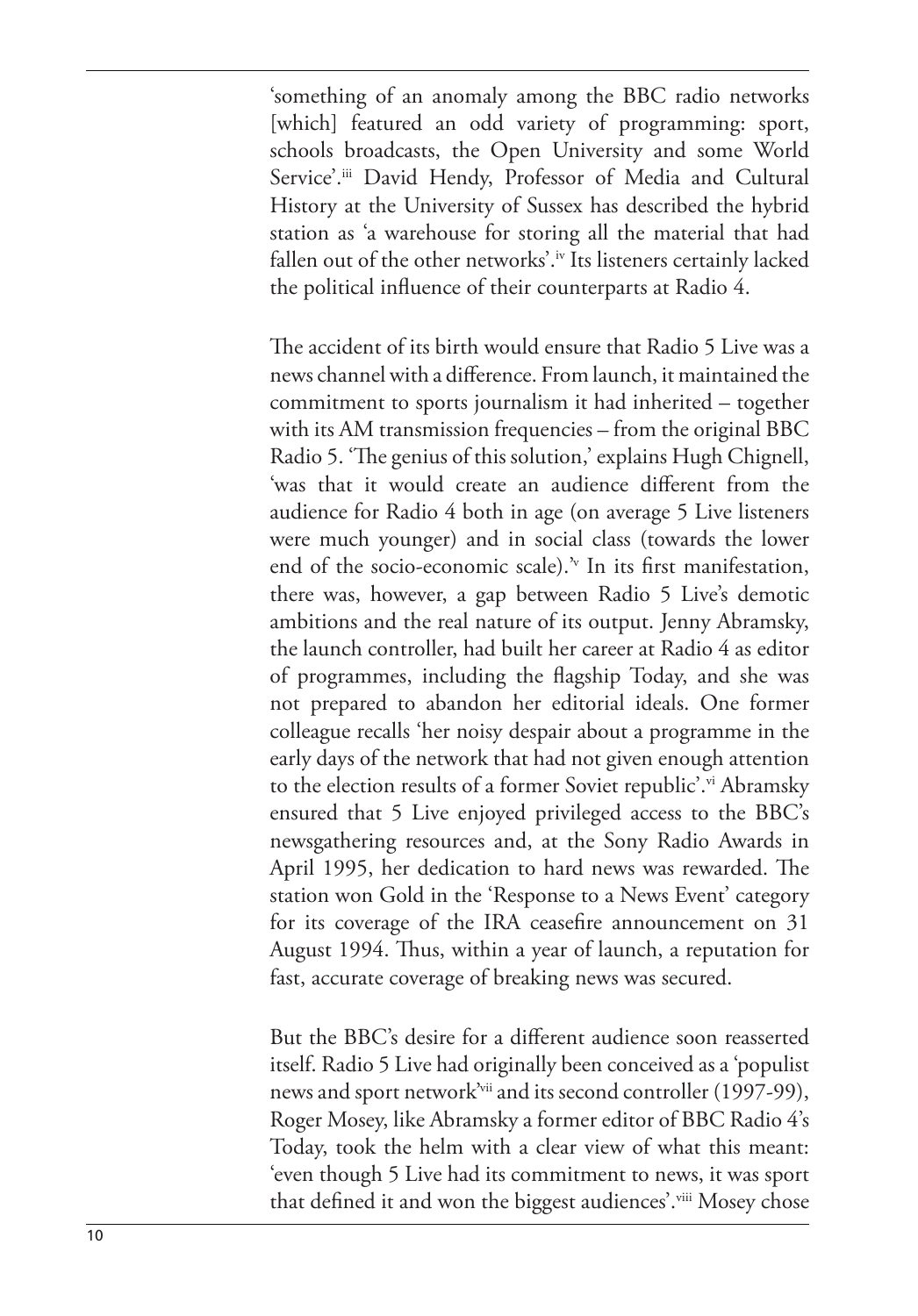to increase the station's emphasis on sport and, to confirm that he had the Director General's support, he raised the issue directly with John Birt (DG 1992-2000). Mosey explains: 'here had been a small and relatively dull development in the Northern Ireland peace process, and England had won a key World Cup qualifier. 5 Live's news had dutifully led on Ireland, but I suggested to John that a coherent news and sport network might put the football first as a way of attracting people into the station's news programming while still paying Northern Ireland due attention a little lower down the running order.'ix Mosey revised the station's schedule to reflect this rebalancing of output. Nevertheless, 5 Live retained full access to the Corporation's senior correspondents in the UK and abroad and a team of dedicated reporters of its own based in BBC bureaux throughout the UK. These resources helped it to maintain a comprehensive news service. However, criticism of the station's tone and content began to emerge.

Even before launch, its declared commitment to sport and populism had earned for 5 Live the nickname 'Radio Bloke'. x Later, as the BBC concentrated greater resources around its television news channel, BBC News 24 (launched in 1997, now BBC News Channel), and its website, senior BBC journalists briefed media correspondents that 5 Live's commitment to hard news was being diluted. They explained that BBC managers were determined to reformulate the station as a sport and chat station capable of winning listeners from commercial talk radio. In 2007, a BBC journalist told *The Independent on Sunday*: '5 Live has undergone an internal revolution. It is no longer a news station. Managers define it as "sport and talk".' Another senior BBC employee explained: 'I can list correspondents who have not appeared on 5 Live for a year. It is not on their radar. Many programmes have abandoned serious news.'xi The BBC responded to this criticism in a blog on its website. It argued that Radio 5 Live had indeed changed since launch, but 'still has at its heart a wish to reach an audience that much of the BBC inds it hard to reach – a non-metropolitan, diverse, working-class audience; not so much middle England as ordinary Britain. How do we try to do that? It's always been about accessible journalism, and about tone and style.'xii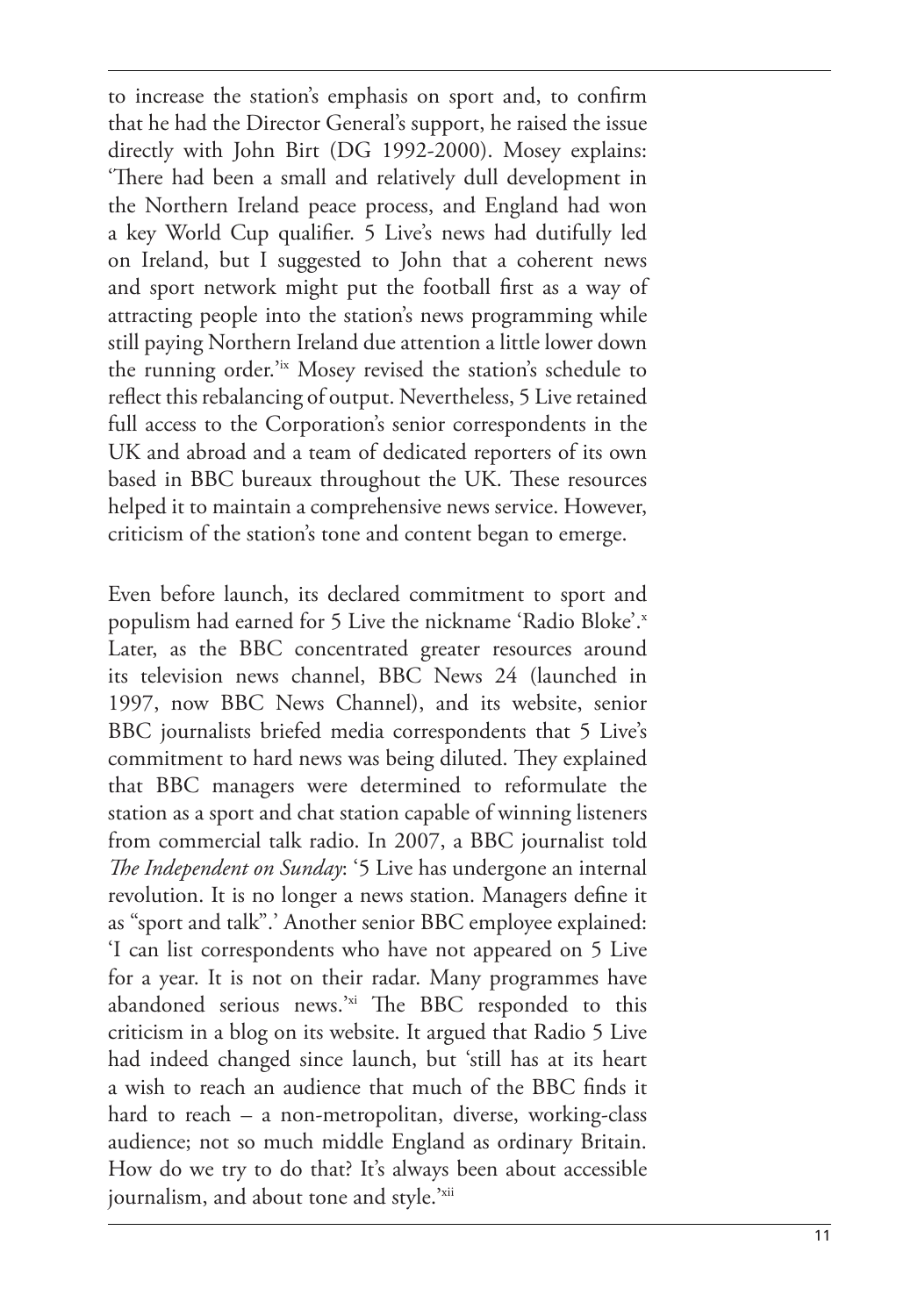Radio 5 Live's current controller, Jonathan Wall, difers from the station's earliest leaders in one respect: his experience is predominantly in sports journalism, not hard news or current afairs. Wall began his career at Radio Humberside before transferring to BBC Sport. He later moved to the post of Editor, 5 Live Sport where he supervised output including the Olympic Games, Wimbledon, and World Cup finals in Germany and Japan/South Korea.xiii He became Deputy Controller and Commissioning Editor, Radio 5 Live, in 2008 and Controller in February 2013 when he replaced Adrian Van Klaveren, a former Head of BBC Newsgathering and Deputy Head of BBC News.<sup>xiv</sup> Wall has made clear his determination to secure 5 Live's market share.xv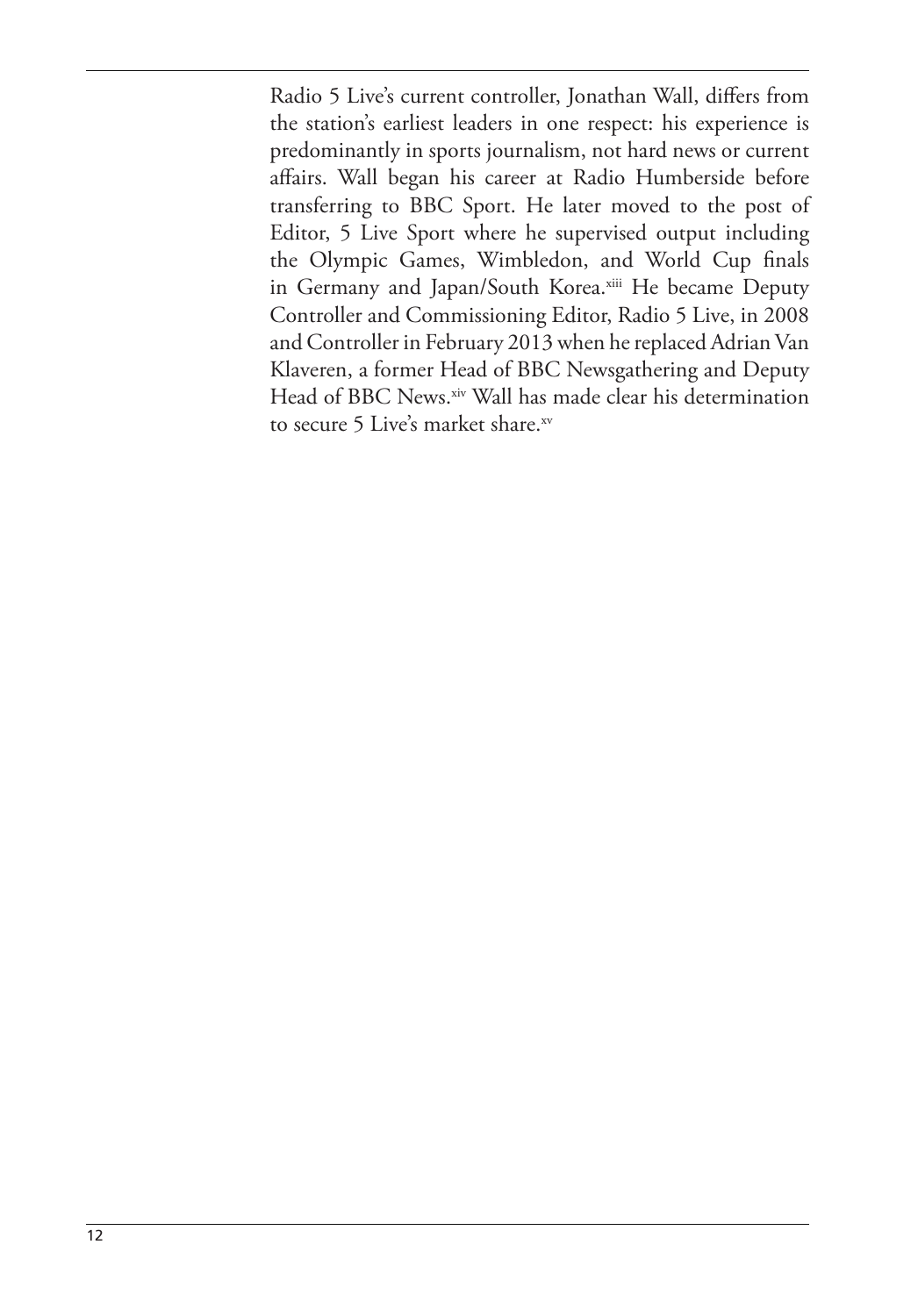## **From BBC Trust to Ofcom**

Twenty-four years since the launch of Radio 5 Live, the BBC describes as its primary public purpose the duty to 'provide impartial news and information to help people understand and engage with the world around them'.<sup>xvi</sup> It explains that: 'he BBC has no more important purpose than to inform. All citizens have a stake in the news. In a democracy, it is an essential public service. Every member of the public needs access to reliable information in order to understand the world around them and to make decisions for themselves, their communities, their countries and their shared future.'<sup>xvii</sup> he Corporation presents 5 Live's broadcast output as an important contribution towards its fulfilment of this duty.

Under the BBC Trust Service Licence Conditions, against which the Corporation assessed its own performance, until Ofcom's operating licence came into effect on 1 January 2018,<sup>xviii</sup> the BBC promised that around 75% of 5 Live's output would be news coverage.xix Radio 5 Live's Service Licence also explained that:

he remit of BBC Radio 5 Live is to provide live news and sports coverage. It should be BBC Radio's main outlet for breaking news by bringing its audience major news stories as they happen. It should provide context to its news and sports coverage through wide-ranging analysis and discussion. $^{xx}$ 

he BBC Trust gave additional guidance concerning the tone, style and reach it expected 5 Live to achieve. The service should be 'accessible' and it should 'encourage listeners to interact …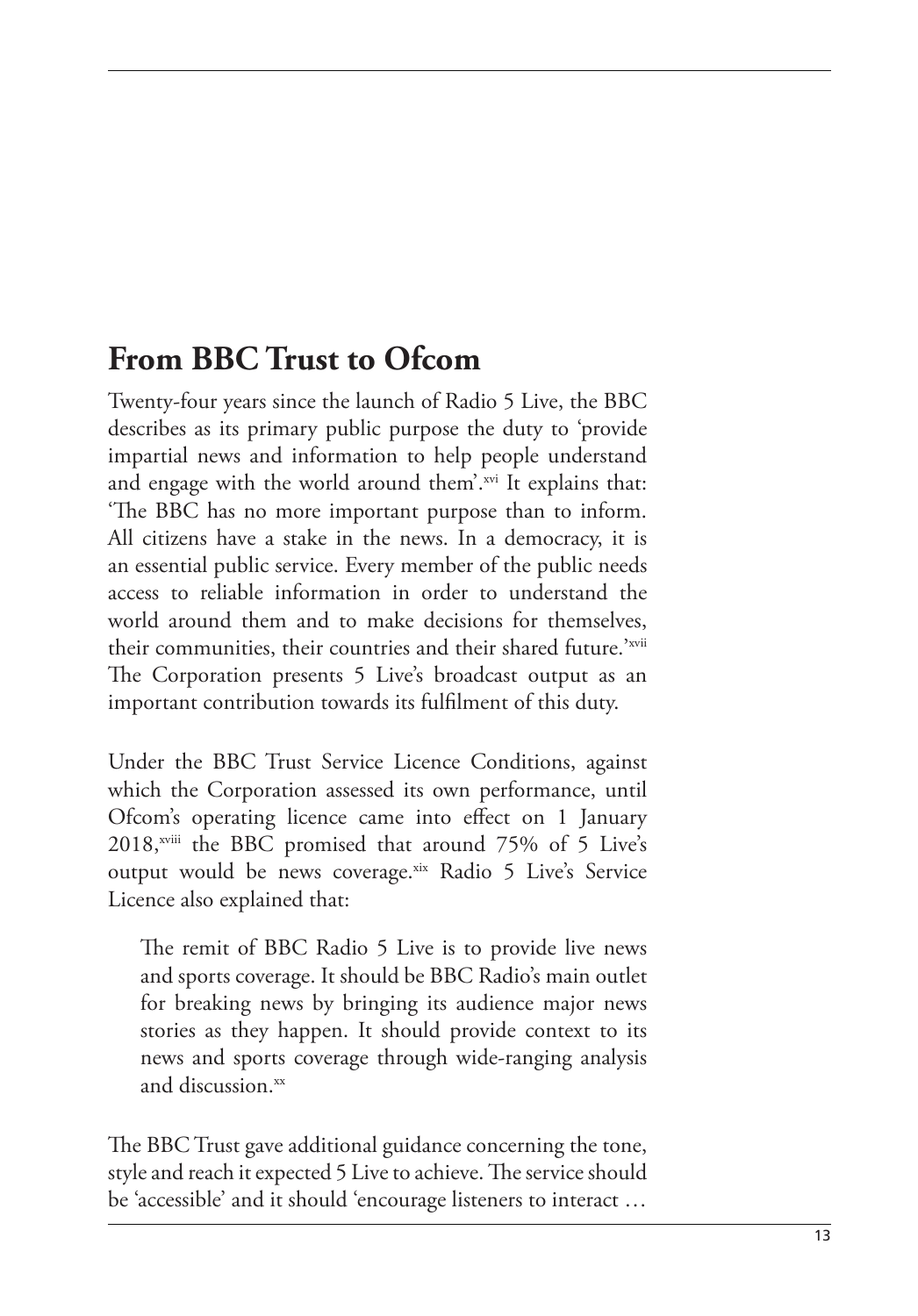via phone-ins, text-messages and email'.xxi The Trust was clear about the range of news it expected to hear:

Much of BBC Radio 5 Live should be broadcast live and the station should respond to events as they happen. It should seek to blend its news and sports programming in ways that help to draw in a broad range of listeners.

BBC Radio 5 Live should cover UK and international news and should regularly offer news from across the UK. he service should give a broader perspective on current affairs through original and investigative journalism.<sup>xxii</sup>

The BBC Trust also required that news and current affairs should be dominant during 5 Live's peak listening hours:

he weekday peak hours at breakfast and evening drivetime should comprise high-quality news programming covering the main news agenda of the day.<sup>xxiii</sup>

Finally, under the regime imposed by the Trust, 5 Live was required to ensure that:

All 5 Live news programmes should clearly reflect the BBC's mission to provide the best journalism in the world.

It should make use of its flexible live schedule to offer instant access to breaking news and become a rolling news service whenever appropriate. It should analyse news stories, provide context and give listeners a broad range of perspectives.

It should cover all aspects of UK politics and aim to make politics and the political process engaging and understandable to a diverse audience. There should be extensive coverage of local, general, and European elections, and of elections to the UK's devolved chambers, as well as regular coverage of European and international politics. It should also report business news in an accessible and engaging manner.

Regular in-depth analysis, documentaries and specials should be used to bring original stories to air and provide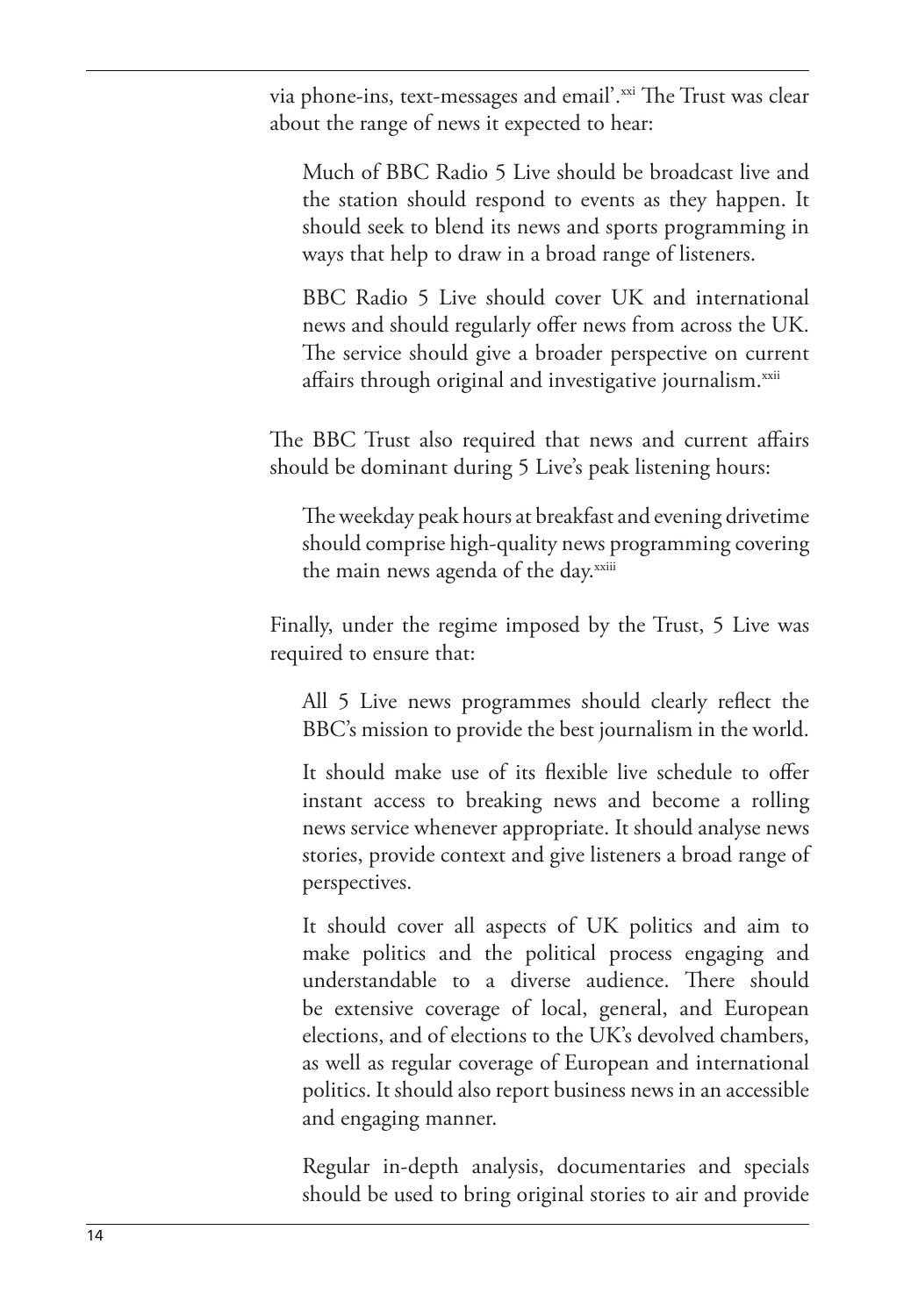scope for in-depth investigative journalism.<sup>xxiv</sup>

This final version of the BBC Trust's Service Licence contained several clauses that were carefully constructed not just to describe what 5 Live should do, but also to recognise explicitly what it in fact did. Hence, the blending of news and sport content was specifically encouraged. We note, however, that no explanation was ofered as to how regulators or listeners were expected to distinguish between news content and sport content. Indeed, it appears that listeners were not expected to make such a distinction. Radio 5 Live's substantial audience of sports enthusiasts – most notable among them the football supporters  $-$  were to be offered an enticing and rewarding diet. This absence of clear and emphatic definition reduced the capacity for proper and efective oversight. By permitting blending of news and sport, the BBC Trust deviated from a common-sense understanding of what a 75% news station should transmit. In so doing, it left a legacy challenge for any independent regulator determined to hold 5 Live to its commitment to dedicate a deined proportion of its output to news and current afairs.

Of course, the BBC preferred to retain power to regulate its own services, but on 1 January 2018, when Ofcom assumed responsibility for enforcing regulatory compliance at the Corporation, the BBC Trust's regulatory requirements were replaced by less extensive formal Operating Licence Conditions. On issuing to the BBC its first licence to operate UK public services, the national communications regulator enshrined the BBC's pledge to provide reliable, impartial news as a requirement against which it would gauge the BBC's compliance. It also imposed two specific standards relating to Radio 5 Live. These are that:

- a) at least  $75\%$  of 5 Live's output in each financial year must be news and current afairs programming; and
- b) 5 Live must offer extensive coverage of local and general elections, and of elections to the United Kingdom's devolved chambers as well as regular coverage of European and international politics.xxv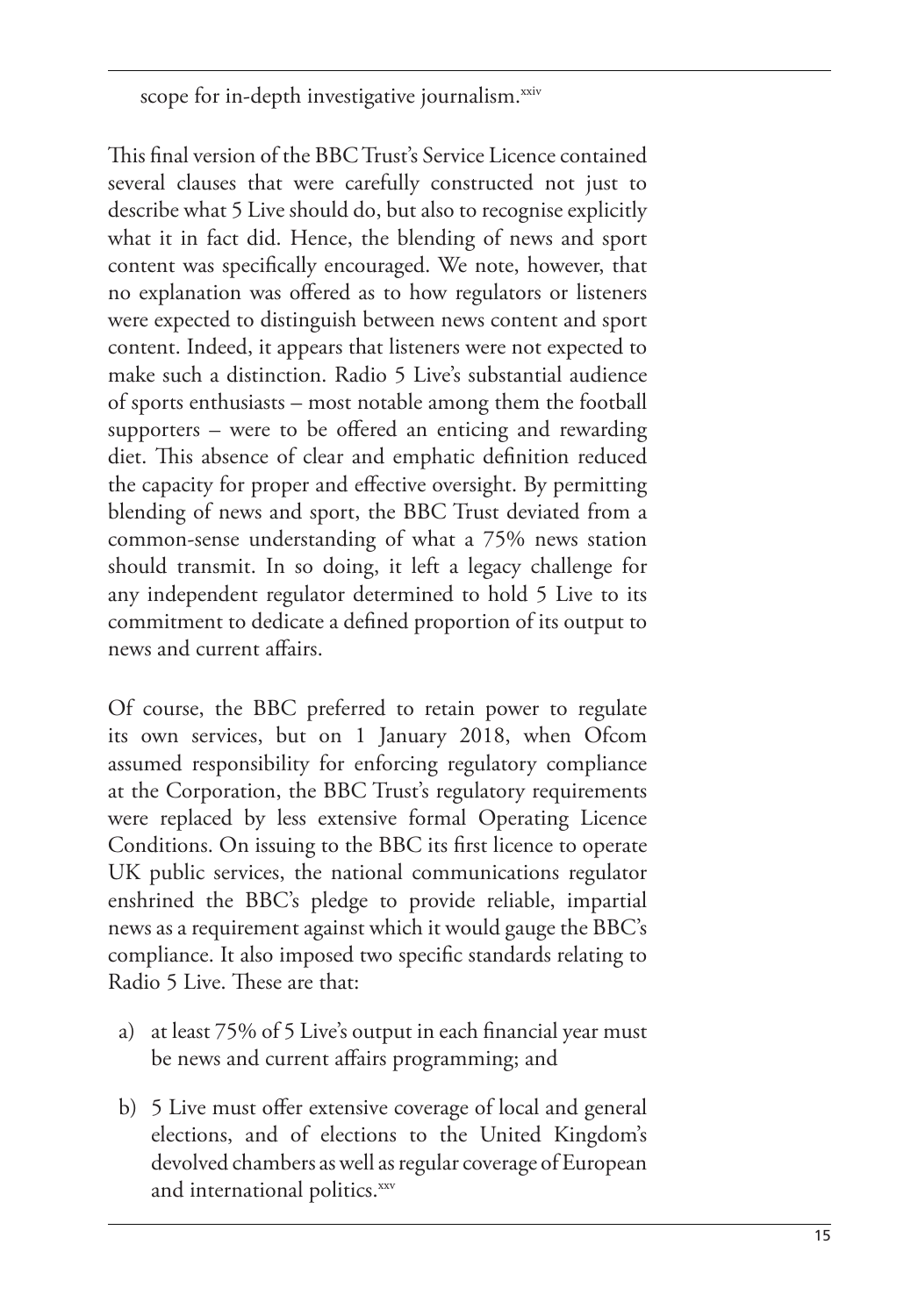We note that these requirements are less stringent than those previously imposed on 5 Live by the BBC Trust. hey do not require live coverage of breaking news. They make no explicit demand for international news. They do not mention original or investigative journalism. Finally, they omit the 'blending of news and sport'. This omission is significant. It may reflect a convenient absence of interpretative detail negotiated to make the 75% commitment less exacting and judgement of adherence to it a topic reserved for discussion between the BBC and its regulator. That would suggest a regrettable lack of transparency. We take it to imply an emphatic distinction between news and current afairs and sport, in which news must make up 75% of Radio 5 Live's output, leaving the remaining 25% for sport. A composite 5 Live daily schedule roughly reflects this split, with sports bulletins and summaries broadcast on the hour and half hour throughout the news schedule and between 12.5% (three hours) and 20.83% (five hours) allocated to 5 Live Sport on weekdays, 41.66% (ten hours) on Saturdays and 33.33% (eight hours) on Sundays.

The BBC says it is exceeding its licensing requirements. The Corporation's Annual Report for 2017/18 records that 76% of 5 Live's output in the latest financial year was news coverage and that the station fulfilled its obligation to cover local and general elections.<sup>xxvi</sup> It does not explain how it calculated the 76% figure. In its first Annual Report on the BBC, Ofcom offers a different analysis, noting that 'in a typical week, 86% of weekday output on 5 Live was news and current afairs programming'. xxvii So, the BBC continues to present 5 Live as a key source of news, but it is not clear that 5 Live listeners agree with this assessment. In its annual survey of news consumption, Ofcom offers detailed quantitative and qualitative assessment of the sources from which Britons obtain news. The Ofcom News Consumption Survey 2018 identifies the top twenty news sources used by British adults. In a list dominated by television and online news providers, the highest ranking radio station, BBC Radio 2, appears in twelfth place with 12% of respondents identifying it as their favourite source of news. BBC Radio 4 ranks fourteenth with 10% and BBC Radio 1 secures eighteenth place in the list with 9% identifying it as their preferred source of news. BBC Radio 5 Live does not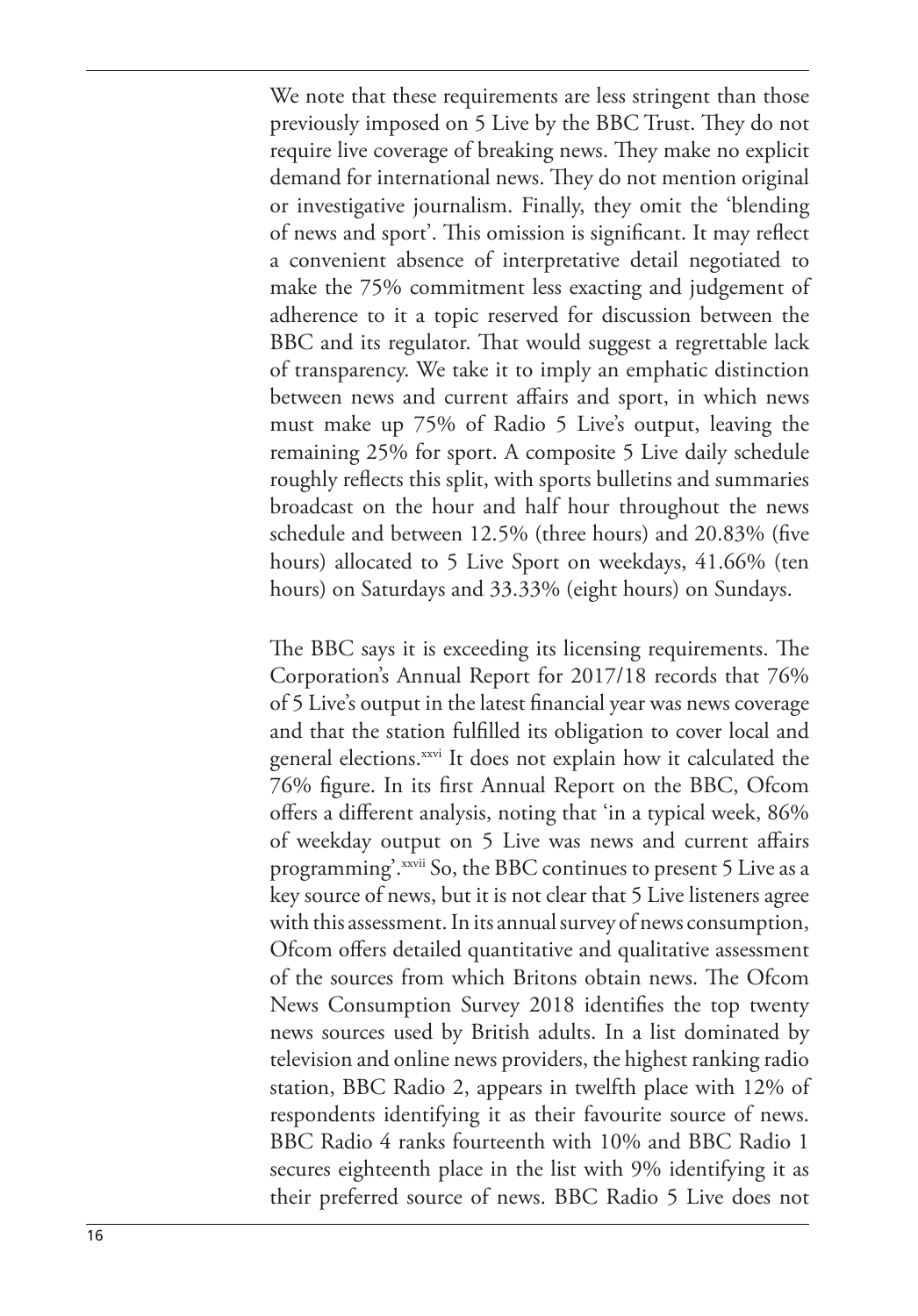feature in the top twenty.<sup>xxviii</sup> Indeed, in a list led by BBC One television news (first) and ITV News (second), it appears to be less widely used as a source of news than Facebook (third), Twitter (ninth), the *Metro* newspaper (seventeenth) and *The Sun* (nineteenth). This reinforces an impression that was clearly identified in Ofcom's survey of news consumption in the UK in 2016: listeners do not regard 5 Live primarily as a news station. Asked by the regulator to identify which radio stations 'you use for news nowadays': 26% identified BBC Radio 2; 26%, BBC Radio 4; 16% said BBC Radio 1; 10%, Heart; 9%, Capital; and 8%, BBC Radio 5 Live.<sup>xxix</sup> In a list dominated by BBC network radio stations, 5 Live's status as a source of news was ranked behind BBC and commercial stations which do not describe themselves as dedicated news stations.

## **Defining News**

he purpose of this paper is to assess whether Radio 5 Live is really meeting the requirement to make 75% of its output news and current affairs. Despite the BBC's confident assertion that it is, this is not a straightforward task. The BBC offers no explanation of the methodology by which it concludes that 76% of 5 Live's output is news and current afairs. Responses to Ofcom's survey of news consumption at least suggest that many 5 Live listeners tune to the station in order to hear speech output that they do not categorise as news. However, the listeners' perceptions alone do not mean that 5 Live is failing to broadcast news. In order to test that conclusion, one must first define precisely what news is. To this the BBC offers a clear and direct answer in a short video for school children hosted on the BBC Academy's website. Presented by BBC Newsreader Huw Edwards, it explains that news is 'something that is new'; it is something that 'people want to know about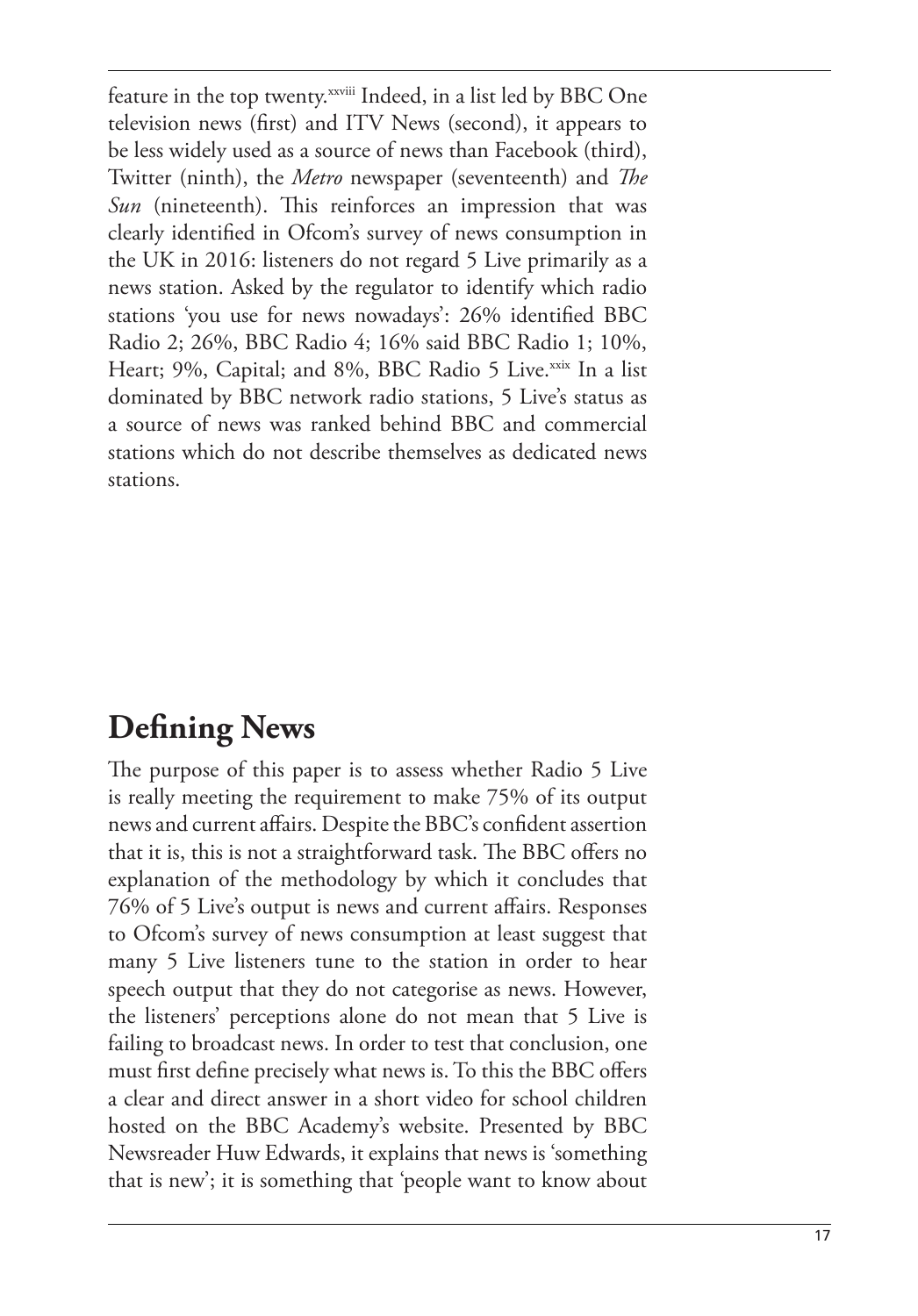or need to know about'. Edwards explains that the BBC ofers a variety of types of news 'depending on the particular type of audience'. He advises that the diversity of possible audiences means that 'almost everything could be a news story', and that final choices are made by journalists who meet daily 'to decide what is news'.xxx As a description of the process by which news programmes are made, this is valuable. For a listener, regulator or competitor seeking to determine whether the BBC is delivering on its promises, it is less helpful.

The BBC News Style Guide offers precision on accuracy, fairness and impartiality.xxxi It is equally emphatic about grammar, punctuation and spelling.xxxii It explains that reporters should not use 'good news' or 'bad news' as blanket terms and advises that 'the safest approach is simply to say what has happened'. xxxiii It explores fake news and advises how to identify it.xxxiv In common with other news providers, it does not define exactly what constitutes news beyond the convenient argument that news is what journalists choose to report. The circularity of this definition, and the fact that the Corporation and its competitors routinely deploy 'news' and 'current afairs' as if they are common-sense terms and universally understood raises obvious difficulties for those who wish to measure news provision against commitments: how can we assess whether the BBC is delivering the supply of news it has promised to deliver if we cannot distinguish news from other types of factual or speech-based programming? Fortunately, the language the BBC uses to describe its dedication to news offers additional guidance.

Since the emergence of representative democracy in economically liberal nation states, liberal fourth estate theory has recognised journalism as a servant of the public sphere, the realm in which citizens engage in critical debate about the practices of government and the state. It has rejected the Marxist-inspired notion that news is nothing more than a commodity to be sold for profit and has instead celebrated journalism's ability to expose wrongdoing and to keep power honest by performing 'a watchdog function, investigating public officials to be sure that they are not betraying the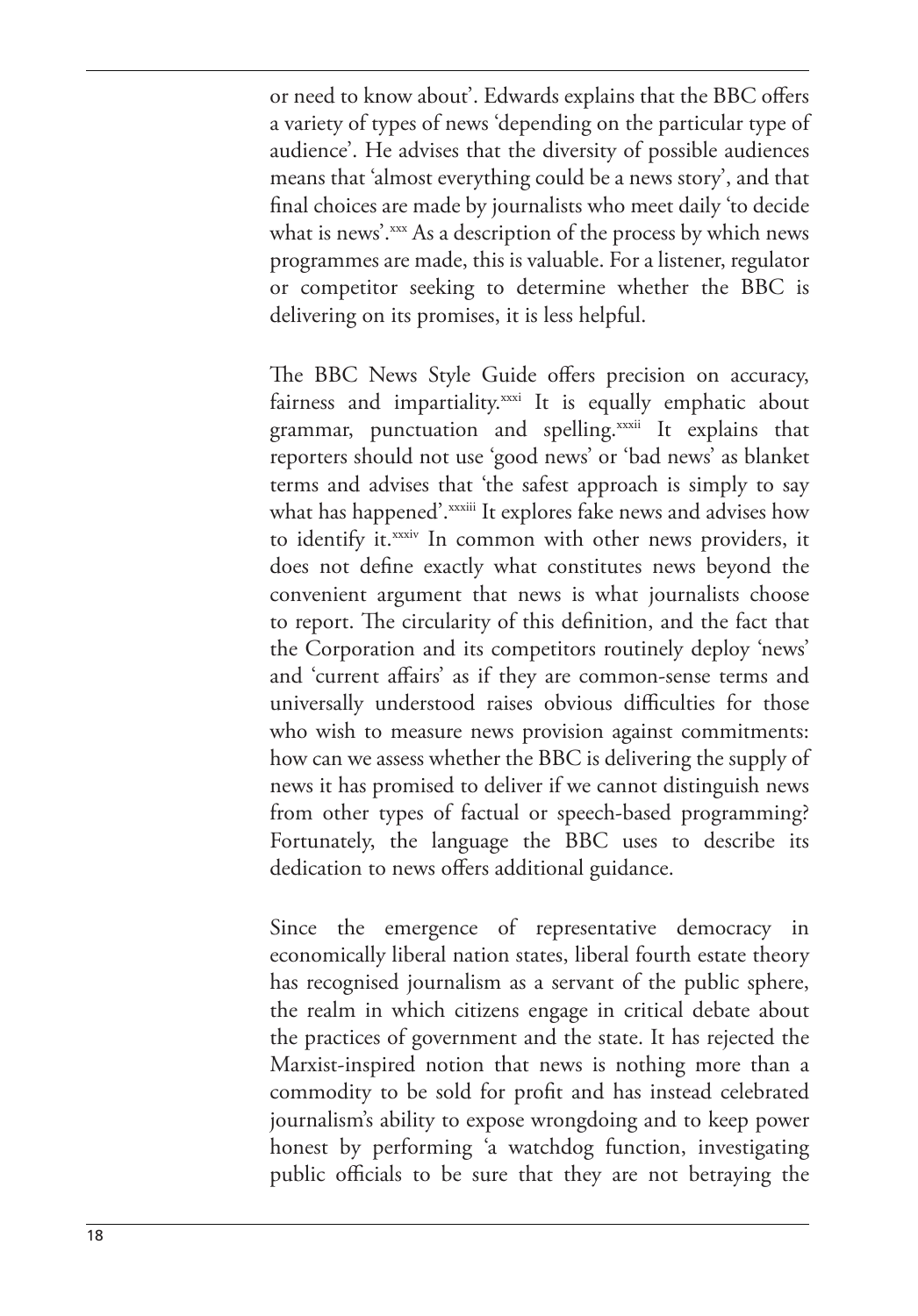public trust'.xxxv It has pledged to defend democracy and civil rights. News journalism as a crucial asset, intrinsic to the efficient functioning of orderly democratic societies, is surely the version to which the BBC refers when it identifies its primary public purpose as providing 'impartial news and information to help people understand and engage with the world around them'. xxxvi The Corporation's commitment to news provision as a service essential to democracy has been central to its mission since the General Strike of 1926, when, as Michael Tracey describes, the ledgling BBC 'became overnight the single most important source of national news'. xxxvii Its distinctive funding system has been designed to give it unique power to inform citizens without fear or favour. It has neither shareholders to demand profits, nor advertisers to urge caution. So, we suggest that the BBC regards news as a social good which, by bringing new information to light, can bring about virtuous consequences.

Academics recognise this version of news and, crucially, we have criteria against which we can assess whether it is being delivered. Our basic definition of news is taken from the work of Professors Barbie Zelizer and Stuart Allan. Zelizer is Professor at the University of Pennsylvania's Annenberg School for Communication. Allan is Head of the School of Journalism, Media and Culture at Cardiff University. They define news as 'new information about an event or issue'xxxviii and current affairs as 'issue-centred, and thereby less eventsdriven in its approach to covering public life than hard news journalism'.xxxix Further detailed criteria have been best identified by Michael Schudson, Professor of Journalism in the Graduate School of Journalism at Columbia University. Schudson identifies seven 'primary functions that news has served or can serve in a democracy'.<sup>xl</sup> These include:

- 1. information: the news media can provide fair and full information so citizens can make sound political choices;
- 2. investigation: the news media can investigate concentrated sources of power, particularly governmental power;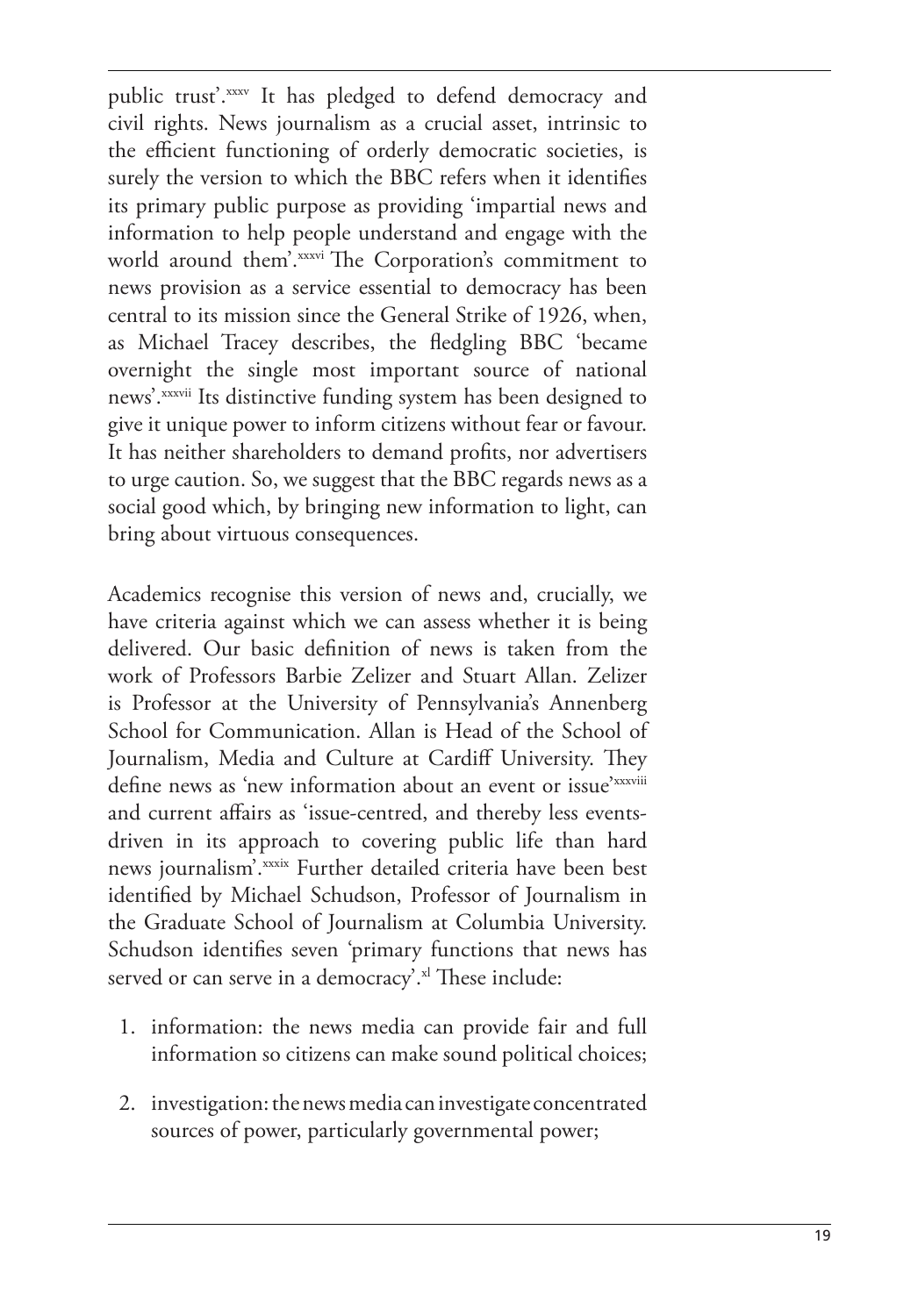- 3. analysis: the news media can provide coherent frameworks of interpretation to help citizens comprehend a complex world;
- 4. social empathy: journalism can tell people about others in their society and their world so that they can come to appreciate the viewpoints and lives of other people, especially those less advantaged than themselves;
- 5. public forum: journalism can provide a forum for dialogue among citizens and serve as a common carrier of the perspectives of varied groups in society;
- 6. mobilisation: the news media can serve as advocates for particular political programmes and perspectives and mobilise people to act in support of these programs; and
- 7. publicising representative democracy.

The only one of these criteria to which the BBC might reasonably object is mobilisation. At first sight this might appear to contradict Ofcom's requirement that British broadcasters maintain strict political impartiality and balance. However, it is plainly the case that the BBC, in common with other British broadcasters, does frequently draw attention to political ideas and perspectives. Equally clearly, it does not endorse them. Additionally, given the BBC's core values to 'inform, educate and entertain', it should be acknowledged that the endeavour of informing the public frequently involves packaging and presenting content in entertaining or humorous ways. Whilst this is not made explicit in Schudson's criteria, the processes of presenting news content in entertaining or light-hearted ways have been widely understood by academics as essential ingredients in the production of news. Thus, in acknowledging the BBC's commitment to entertaining its audiences, we shall add an eighth criterion. This we take from the work of Tony Harcup, Senior Lecturer in Journalism at the University of Sheffield, and Deirdre O'Neill, Senior Lecturer in Journalism at the University of Huddersfield. It is 'human interest' – news that might constitute an 'unfolding drama' or offer 'opportunities for humorous treatment'.<sup>xli</sup> In so doing, though, we seek to follow their distinction between stories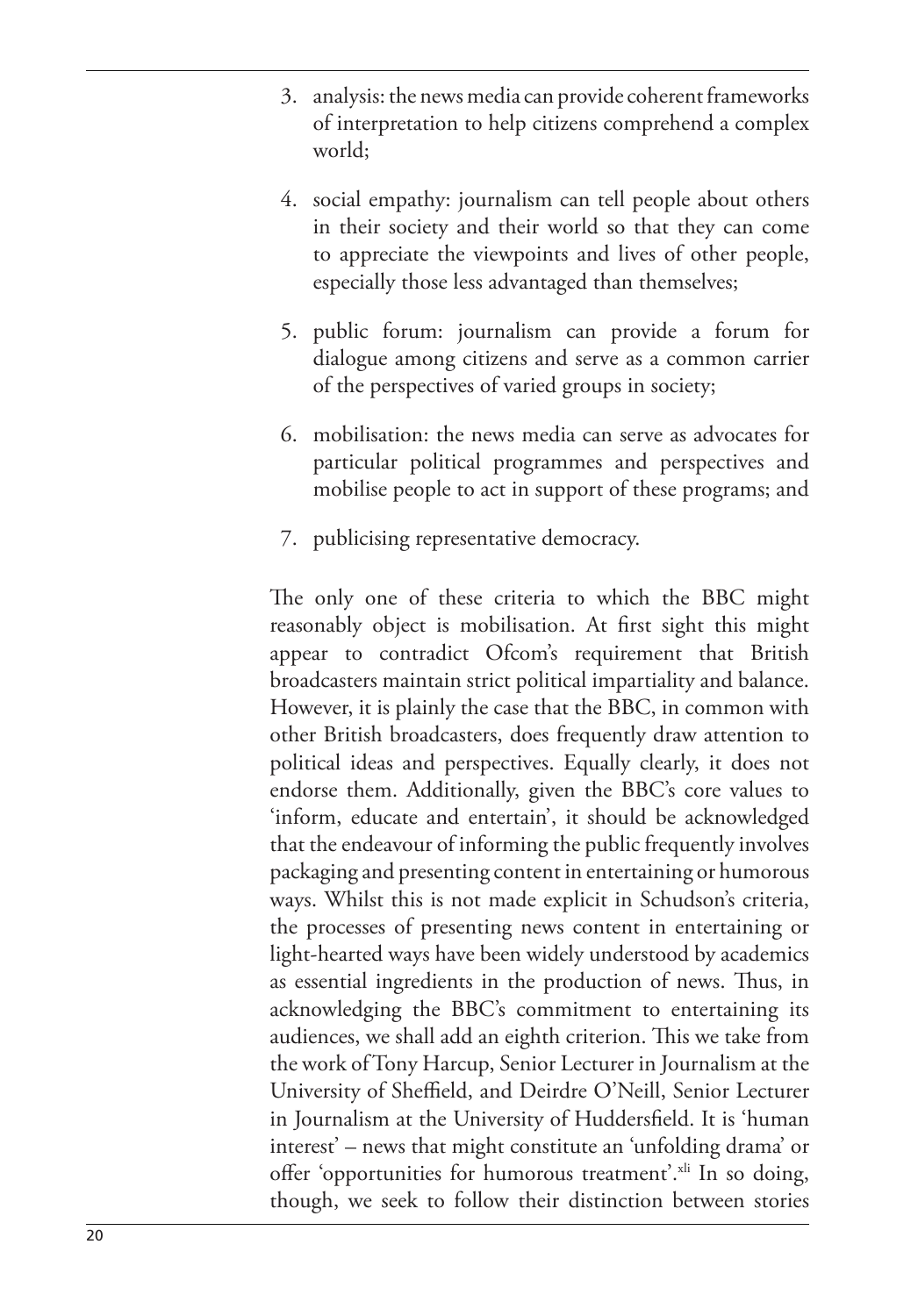that conform to the notion of informing the public whilst being presented in an entertaining way and content which is entertaining but has no informative basis. So, it is possible to monitor the BBC's performance against these criteria while recognising the distinctive requirements of Britain's regulatory system.

## **Methodology**

To test Radio 5 Live's news output against these criteria, we applied a well-established methodology: content analysis involving both quantitative and qualitative approaches. xlii Senior members of our research team have used these techniques extensively in their published work for peerreviewed journals.xliii We listened to 115 hours and two minutes of 5 Live journalism broadcast between February and October 2018. We listened in teams of two, regularly swapping partners to avoid shared assumptions and confirmation bias. Using our tailored research form (Annex A), each team logged every item broadcast (e.g., news bulletin, summary, correspondent/reporter two-way, interview, clip sequence, programme trail etc.) by date and time of transmission, title of the programme during which it was broadcast and item duration. Applying our definitions of news and current affairs, our researchers classified each item according to whether it did or did not qualify as news. Every initial decision was recorded using a code in which 'N' stood for 'News', 'A' for 'Anomalous', i.e., not news, and 'A/N' for items which began as news but morphed into anomalies during transmission. Items classified A/N were further analysed and allocated to the binary categories in appropriate proportions, e.g., 50%/50%, 60%/40% or 70%/30%. All initial classifications were discussed and analysed by the entire research team before final categorisation was agreed. Our approach was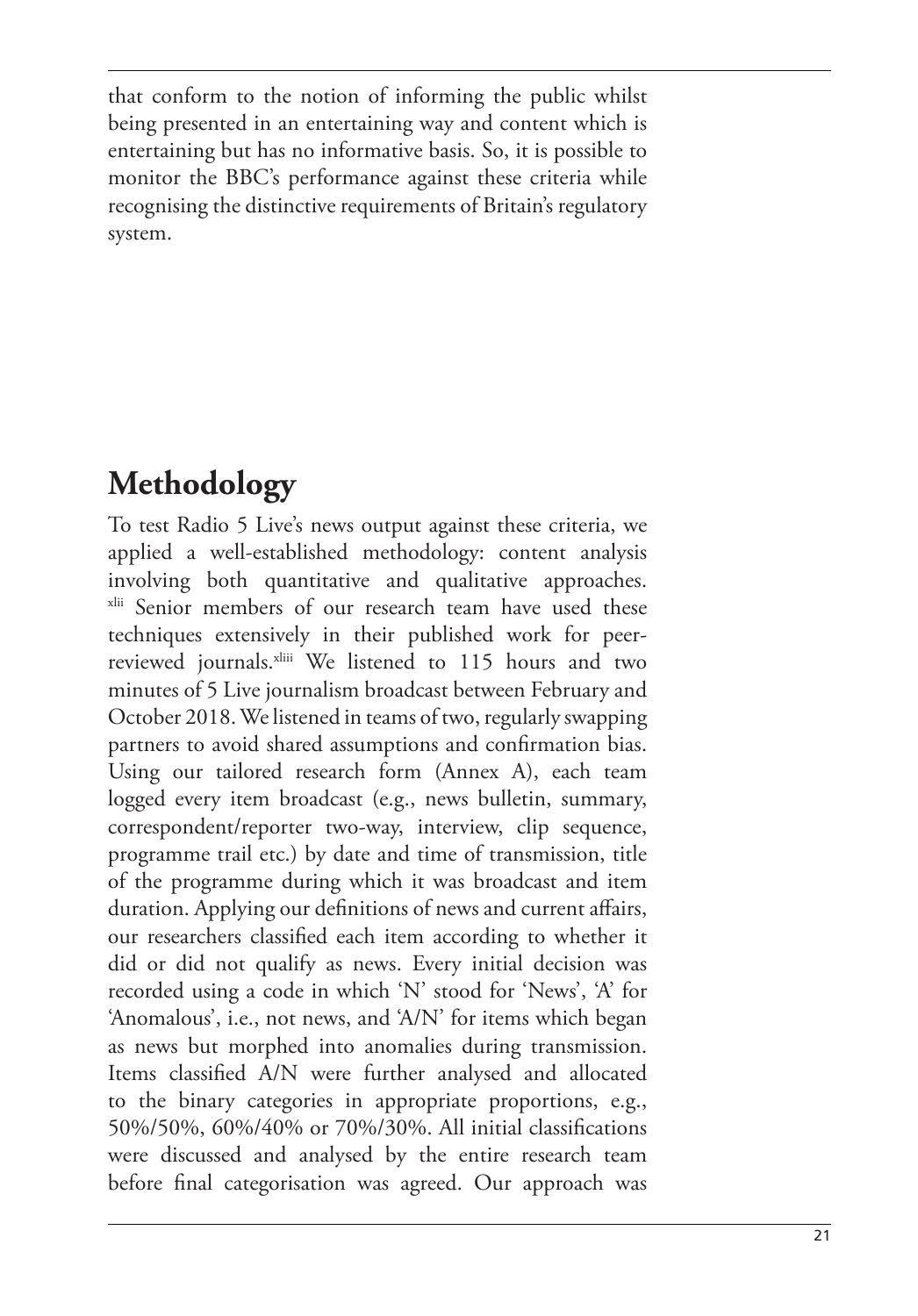designed to generate sufficient data to permit the creation of a representative composite weekday of 5 Live news output and a representative composite weekend of such coverage. These composites permit calculation of the proportion of news and current afairs output transmitted by 5 Live during a typical week and thus allow us to measure 5 Live's actual performance against the requirements of its Operating Licence Conditions during financial year 2018. We note that in its first annual report on the BBC, published on 25 October 2018, the regulator concluded that Radio 5 Live met its obligation to provide extensive coverage of elections.<sup>xliv</sup> Ofcom offered no conclusion about the 75% quota. We hope that our research can assist future deliberations on this topic.

## **Phase One**

Our listening was conducted in four phases. In phase one we listened to three complete days of non-sport output broadcast on BBC Radio 5 Live between 26 February and 2 March 2018. Our objectives during this initial phase were:

- to identify anomalous items according to our methodology;
- to conduct preliminary analysis of the proportion of news to anomalous material in a range of 5 Live's news output;
- to assess 5 Live's news values across a representative sample of output; and
- to refine our methodology in preparation for subsequent phases of our investigation.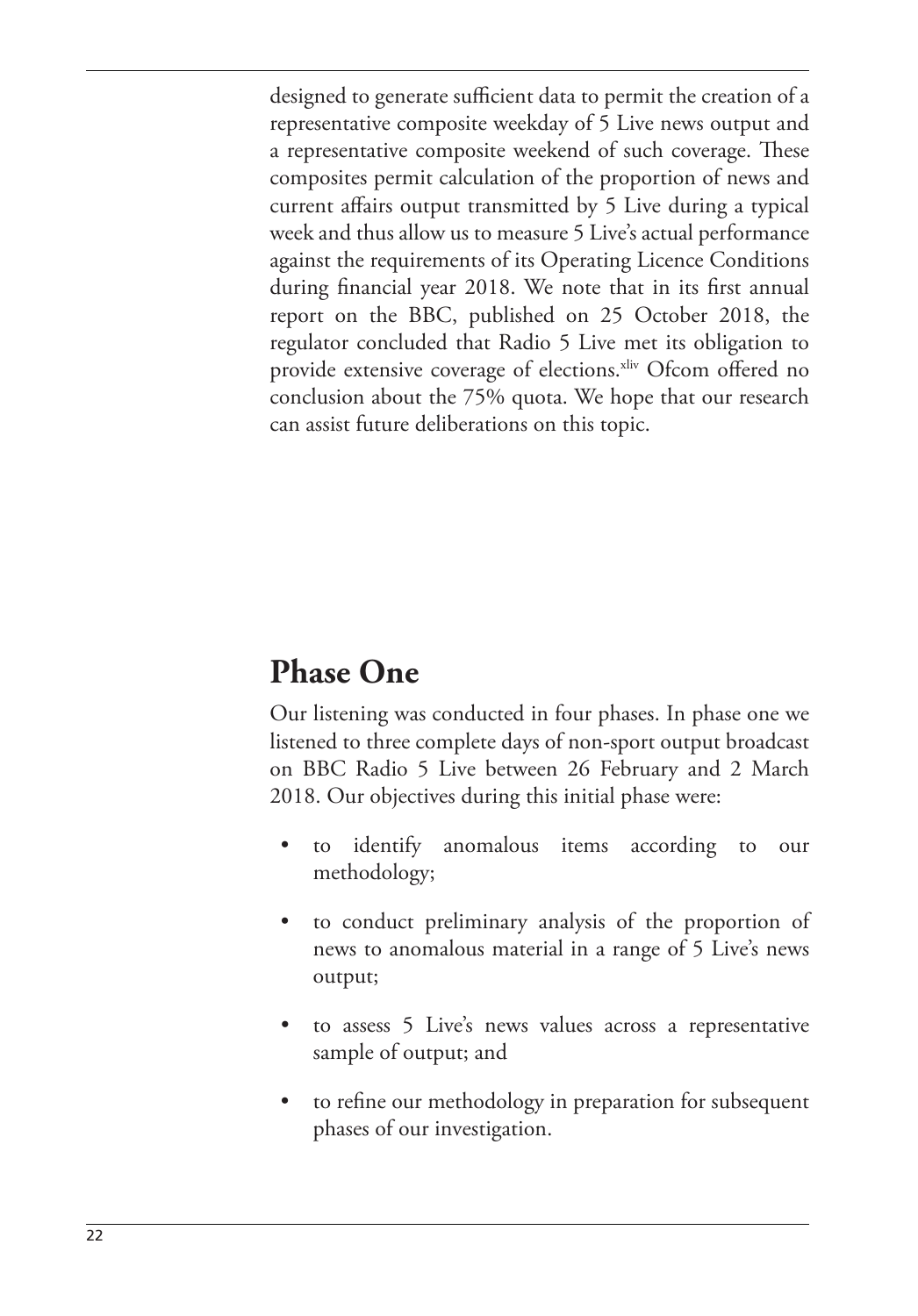#### *Findings in Phase One*

| Date:            | Total duration<br>of output | Duration<br>anomalous<br>content | Percentage<br>anomalous<br>content |
|------------------|-----------------------------|----------------------------------|------------------------------------|
| 26 February 2018 | 75,600 secs                 | 15,799 secs                      | 20.89%                             |
| 28 February 2018 | 72,000 secs                 | 16,866 secs                      | 23.42%                             |
| 2 March 2018     | 72,000 secs                 | 13,471 secs                      | 18.71%                             |

Our quantitative findings in phase one appear below:

In phase one we studied 5 Live's news values and news content. It quickly became apparent that the BBC no longer considers 5 Live to be its primary radio news outlet or even a primary news outlet. The channel's daytime news agenda was narrow and primetime programmes such as Breakfast and Drive focused on a limited range of stories that were repeated frequently. News coverage was punctuated by frequent extended trails for future news and sports programmes, promotions for BBC podcasts and extensive padding by presenters. Original content was stretched to extended durations and frequently punctuated by presenter chat, including personal anecdotes. Such content was repeated within programmes and throughout the schedule.

No emphatic distinction was drawn between news/current afairs stories and sports stories. Radio 5 Live's news programmes contained news bulletins or summaries and sports bulletins or summaries every half hour. However, this segregation of news from sport was not sustained outside these fixed slots. Sports personalities, such as footballers, Olympic athletes and former footballers working as commentators and analysts for the BBC, appeared frequently as interviewees in prime slots within news programmes. To this extent, 5 Live treated sports interviews, stories and controversies as news items when they appeared in scheduled news programmes. However, given that the station treats sport as a separate category of content in its published schedules, we noted that this approach to sports stories – the BBC refers to it as blending $x^1v$  – creates a risk of double counting against commitments.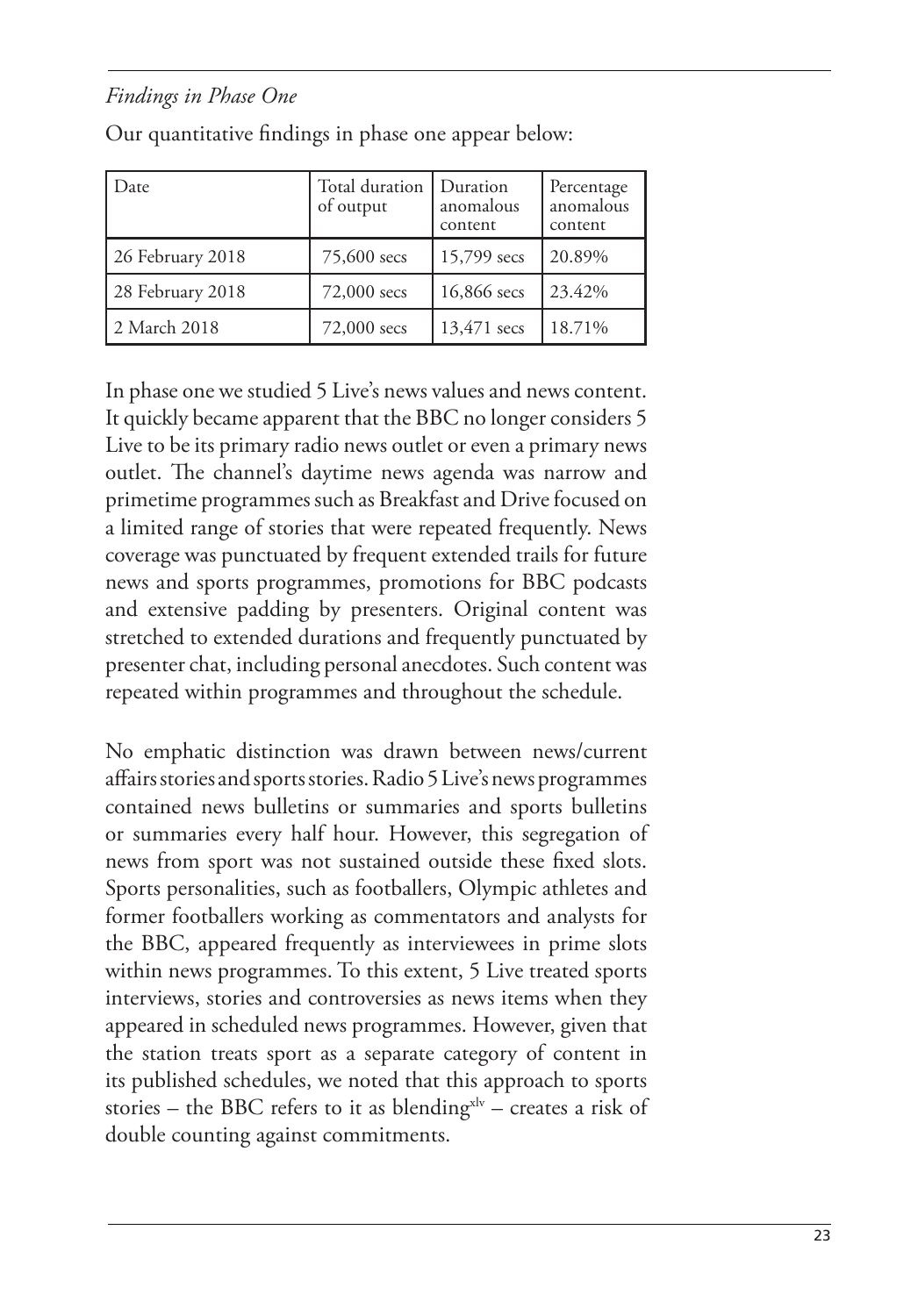Ofcom requires BBC Radio 5 Live to provide 'extensive coverage of local and general elections, and of elections to the United Kingdom's devolved chambers as well as regular coverage of European and international politics'. Radio 5 Live appeared determined to fulfil this commitment, perhaps even at the expense of listener interest. During this phase of our research, it broadcast, in full, speeches describing Brexit policy by both Jeremy Corbyn in Coventry (10.48 until 11.36 on 26 February) and Theresa May at the Mansion House in London (13.42 until 14.30 on 2 March). Such unmediated transmission of political speeches was abandoned by British newspapers in the late nineteenth century, xlvi and it seemed unlikely that many of 5 Live's audience listened to the entirety of either speech. Subsequent analysis for 5 Live by BBC political correspondents was livelier and more succinct. We questioned whether such commitment to unmediated transmission relected concern about fulilling the 75% news commitment.

Beyond politics, the remaining news agenda was dominated by consumer, sport, entertainment and human interest stories. High-profile BBC editors, such as the Corporation's political, economics and world afairs editors, rarely contributed to the channel. When their voices were heard, it was often via clips recycled from BBC television or BBC Radio 4. Original news reporting for 5 Live was carried out by a small team of dedicated reporters reinforced on occasion by junior BBC correspondents. The limited number of dedicated reporters led to frequent repetition which became additionally apparent during extended listening.

#### *Use of Presenters*

We noted that 5 Live's news schedule appeared to depend heavily on the ability of presenters, deployed as personalities, to fill airtime with entertaining chat including personal anecdotes (e.g., 26 February 2018, Nicky Campbell describing an accident which befell him in Aberdeen when he was an undergraduate student). Presenters of primetime 5 Live shows such as Breakfast and Drive took responsibility for summarising and commenting on news. This requirement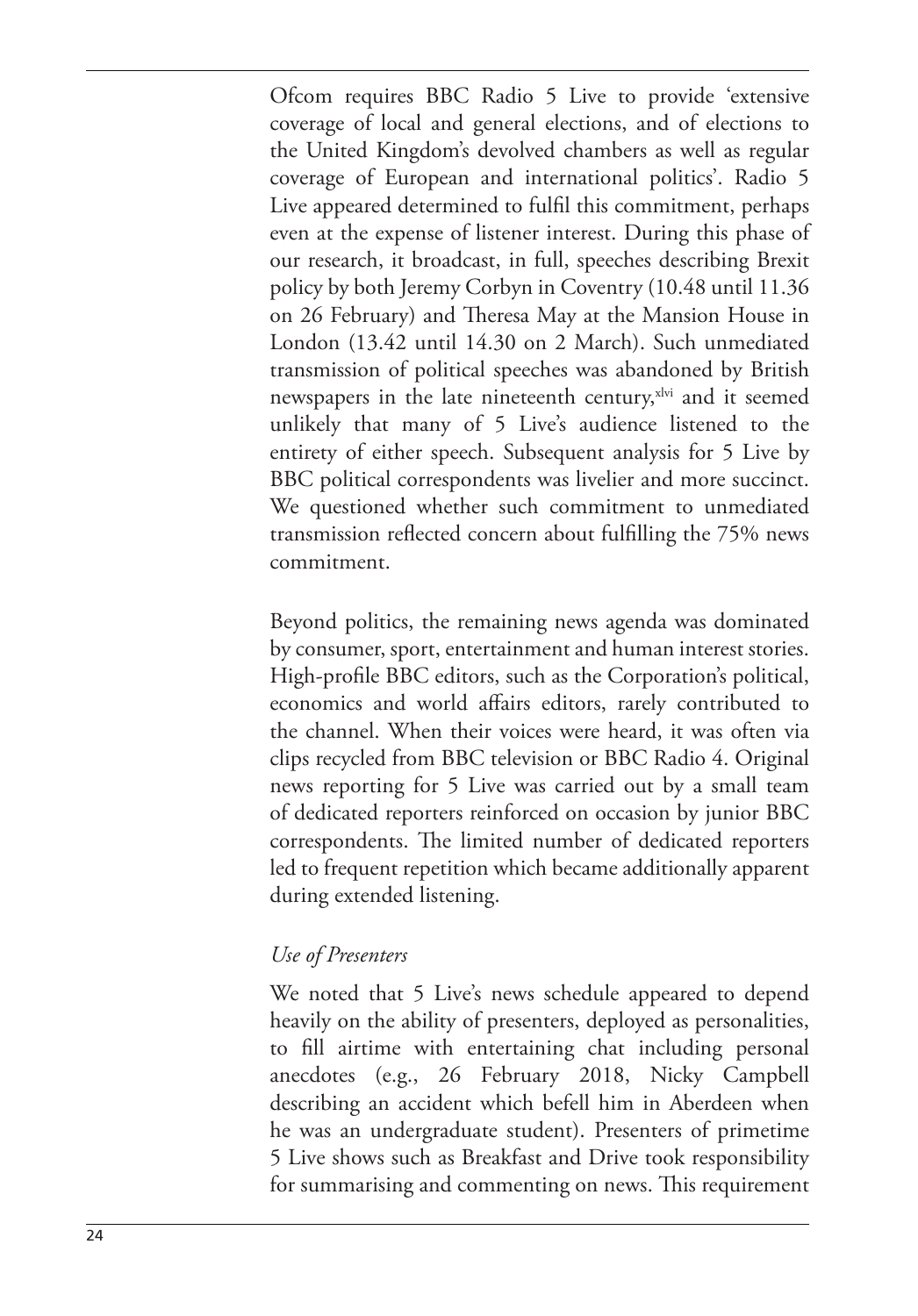to interpret and comment on news stories helps to project key 5 Live presenters as characters, not simply as journalists. he impression is reinforced when the male/female presenter pairings on Breakfast and Drive collaborate to interview guests jointly. This collaborative approach turns an interview into a broader conversation. Sometimes it moves extended interviews away from the news/current affairs story to which they were initially pegged. When such drift occurs, it can turn an item that was initially identifiable as a news/current affairs story into something more anomalous. Our initial listening suggests that, on Radio 5 Live, such anomalous items take two broad forms:

- items which are conceived for purposes other than conveying 'new information about an event or issue'xlvii and are intended only to entertain or amuse (infotainment);<sup>xlviii</sup> and
- items which are conceived as news but presented in such a way as to rapidly obscure the original intention and to focus primarily on entertaining or amusing.

## **Phase Two**

In phase two we conducted intense analysis of shows identified in 5 Live's schedule as news output in which we had identified significant proportions of content that was not, in fact, news. These included editions of Up All Night, Afternoon Edition, Phil Williams, Breakfast and Drive broadcast on Tuesday, 22 May and Thursday, 24 May 2018. Radio 5 Live ofered a conventional schedule of news output on these dates. However, the programmes broadcast on 22 May were dominated by intensive coverage of the first anniversary of the terrorist bombing of the Ariana Grande concert at Manchester Arena on 22 May 2017. This focus afforded an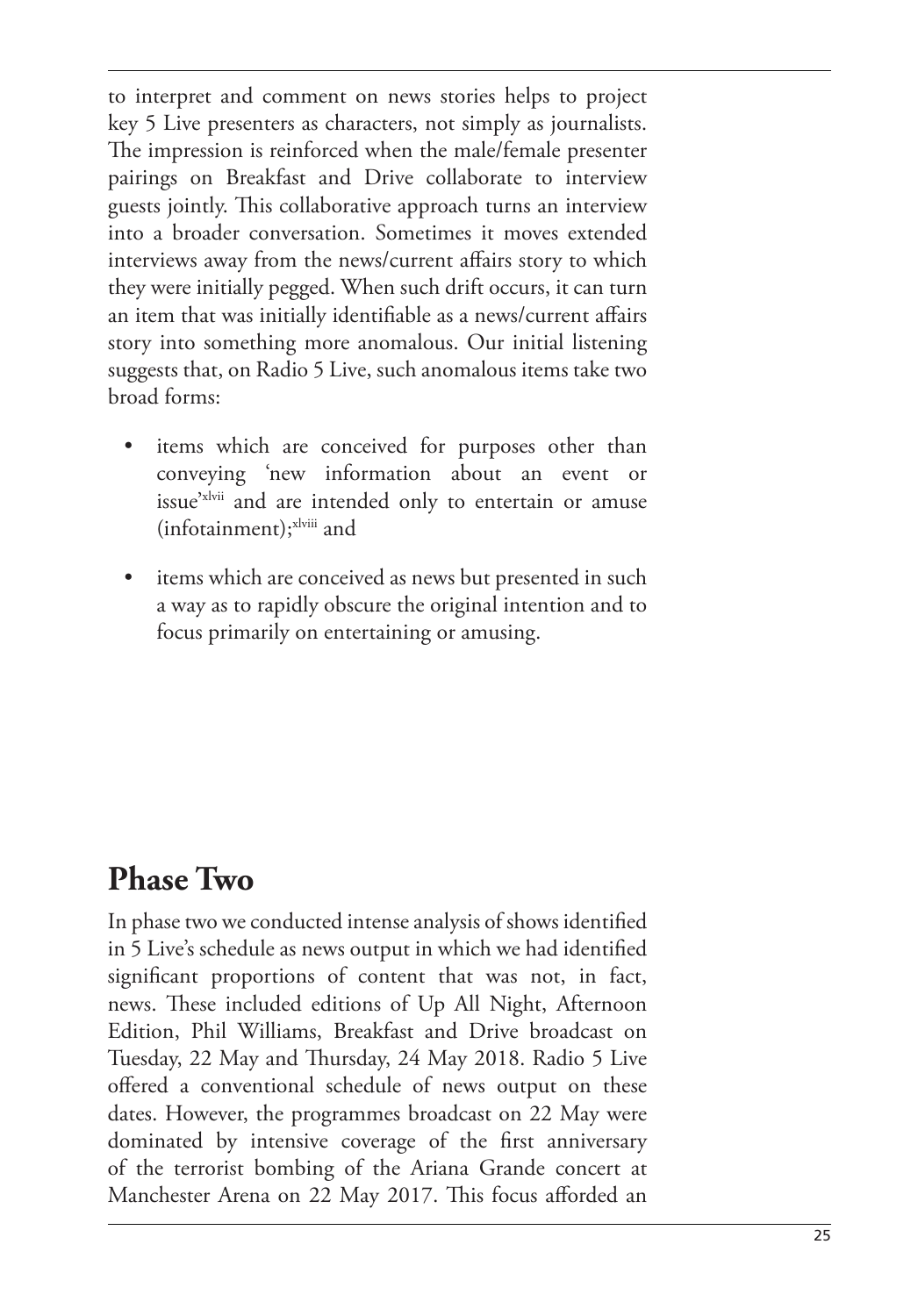opportunity to explore in detail 5 Live's news priorities and to identify explicit examples of the anomalous phenomena identified above. It raised questions about the endurance of 5 Live's historic commitments that its 'weekday peak hours at breakfast and evening drivetime should comprise high-quality news programming covering the main news agenda of the day' and that the station should be 'BBC Radio's main outlet for breaking news'.xlix

As in phase one we divided into two teams of researchers. To guard against shared assumptions and confirmation bias, we swapped research partners. Each research team tested each item transmitted in fifteen hours and 32 minutes of live broadcasting according to our methodology and against Ofcom's requirements. Our analysis deepened our understanding and produced valuable qualitative and quantitative findings. To our initial findings, we added: the replacement of news on 5 Live by infotainment; a narrow news agenda which ignores significant stories and issues in order to focus on human interest at the expense of evidencebased reporting and analysis; absence of high-level sources, and unchallenging interviews which appeared to be designed to explore the interviewee's emotional experience rather than their knowledge or understanding.

#### *Findings in Phase Two*

Programme | TX date | Programme duration Duration non-news Percentage non-news Up All Night 22/5/18 14,400 secs 5,393.25 secs 37.45% Breakfast 22/5/18 10,800 secs 3,628.50 secs 33.59% Afternoon Edition 22/5/18 10,800 secs 2,675.50 secs 24.77% Drive 24/5/18 10,800 secs 3,211.75 secs 29.74% Phil Williams  $\left| \frac{22}{5/18} \right|$  9,120 secs  $\left| \frac{6,297.00 \text{ secs}}{69.04\%} \right|$ 

We identified the following percentages of non-news content per programme:

Our listening in this phase suggested that 5 Live has narrowed its news agenda and adopted a diet of sport and talk that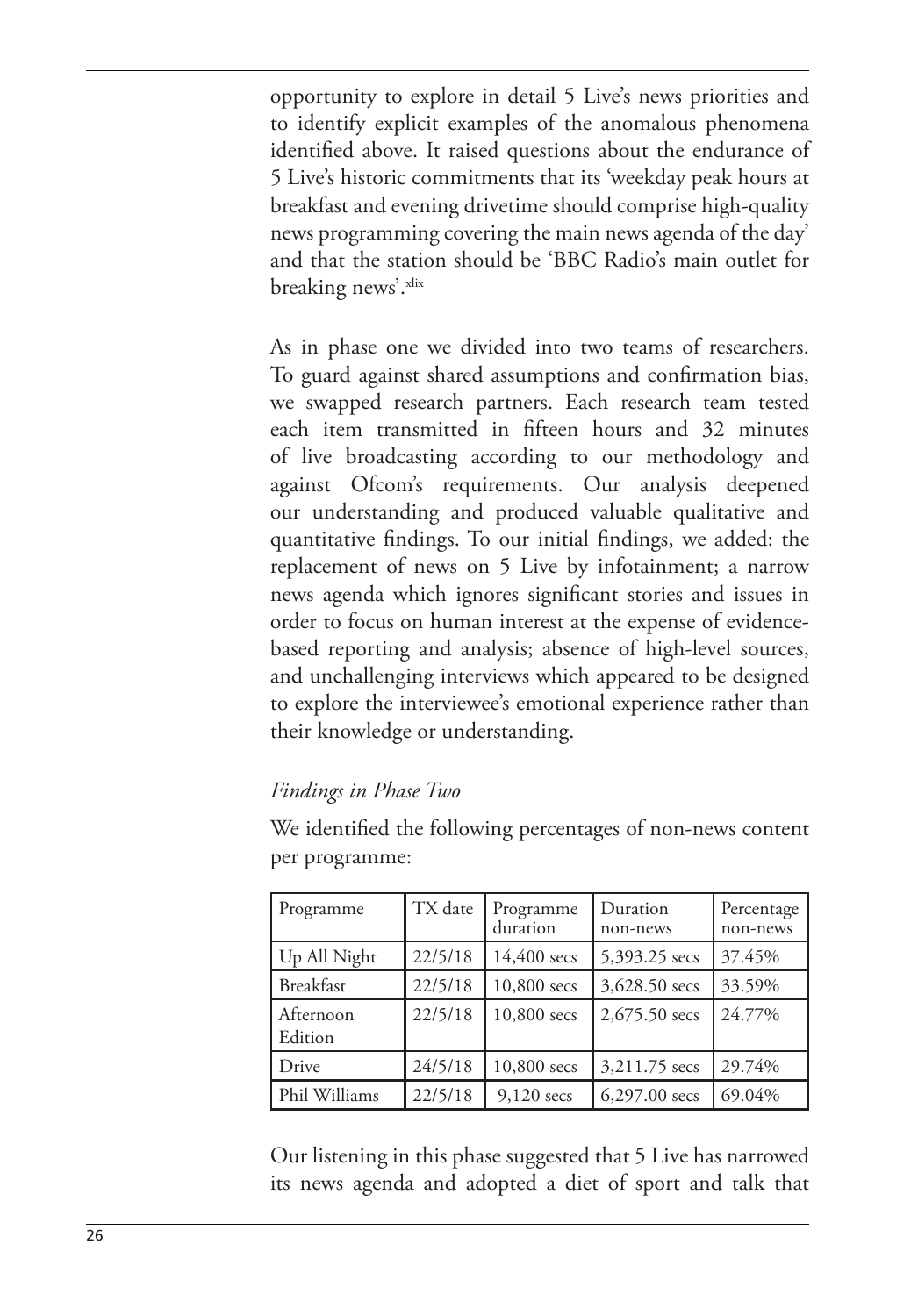may be only loosely linked to news events. The absence from its output of the BBC's senior editors and correspondents reinforced our impression that the BBC no longer treats 5 Live as one of its principal outlets for breaking news and news analysis. In all of our listening in phase two, we heard no original contributions to 5 Live from any of the following: John Simpson, World Afairs Editor; Lyse Doucet, Chief International Correspondent; Katya Adler, Europe Correspondent; Hugh Schofield, Paris Correspondent; Sarah Smith, Scotland Correspondent; Laura Kuenssberg, Political Editor; Hugh Pym, Health Editor; Clive Coleman, Legal Afairs Editor; Mark Easton, Home Afairs Editor; Frank Gardner, Security Editor, Jonathan Beale, Defence Editor; Kamal Ahmed, Economics Editor; or Gavin Hewitt, Chief News Correspondent.

Similarly, the absence from 5 Live's output of senior political sources was starkly apparent. Only two political figures of any stature appeared as live sources throughout our listening. One was Andy Burnham, the Mayor of Greater Manchester, the other, Dr Sarah Wollaston, chair of the House of Commons Health Select Committee. The elected mayor of Liverpool also appeared on a clip courtesy of BBC Radio Merseyside. No cabinet ministers, or indeed any government ministers, appeared. Nor did any members of the shadow cabinet or any members of frontbench teams for other significant political parties.

Such guests and senior correspondents appear frequently on BBC Radio 4, which Ofcom demonstrates attracts 25% of listeners who use radio stations as a source of news.<sup>1</sup> Ofcom's analysis demonstrates that 5 Live attracts only 8% of listeners who use radio for news, a substantially smaller proportion of news listeners than BBC Radio 2 (26%), BBC Radio 1 (16%) Heart (10%) and Capital  $(9\%)$ .<sup>i</sup> Our research in this phase suggests that 5 Live's schedule is designed on the assumption that the majority of listeners are not primarily attracted to the station by news content. This was consistently reinforced through the choice of call-in topics which were dominated by sport (e.g., 24 May 2018, Liverpool fans stranded in Kiev by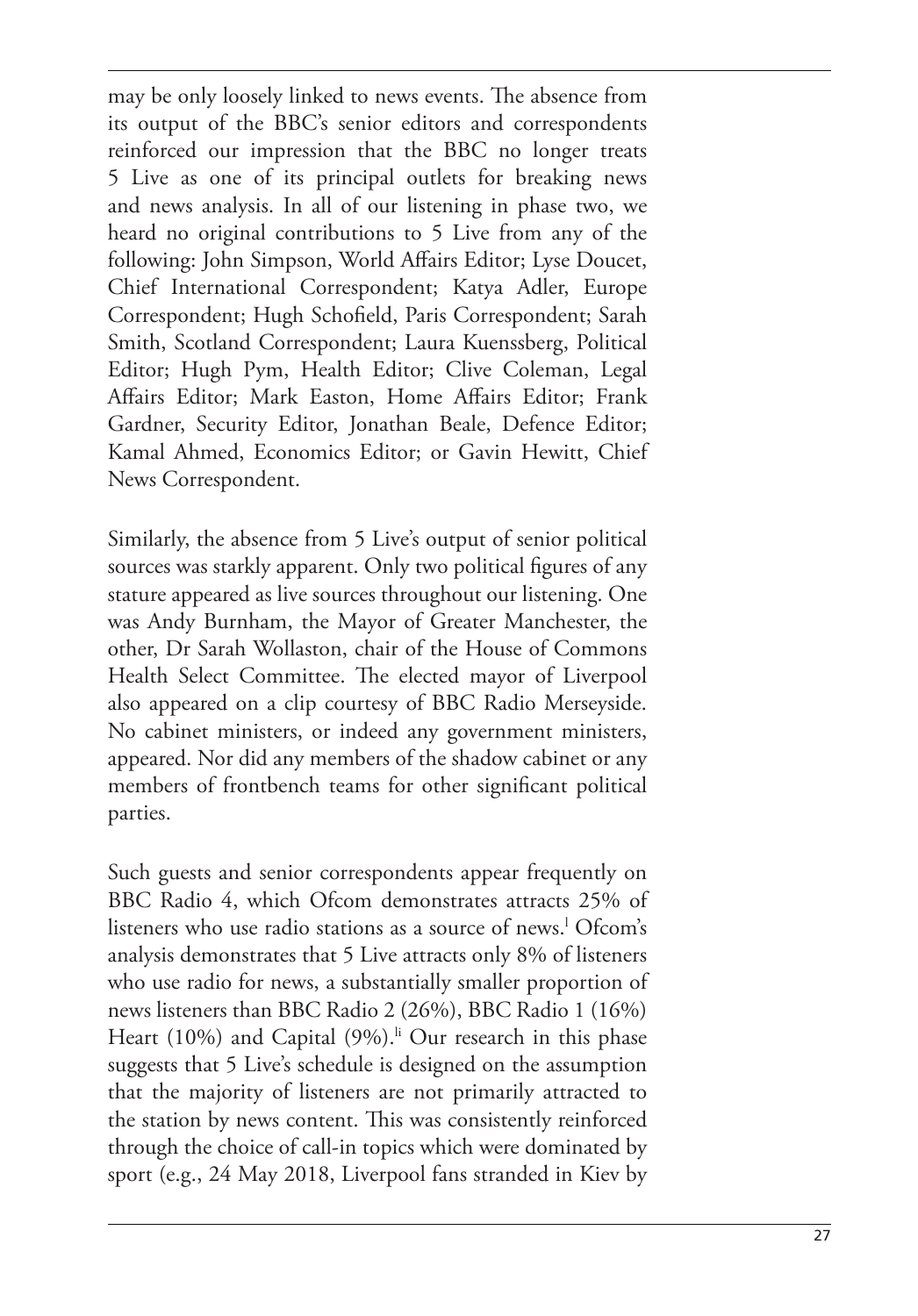cancelled flights) or, as was confirmed in a subsequent phase of our listening, novelty items (e.g., 15 September 2018, are red peppers the ripened version of green peppers?). When presenters offered their listeners a choice of call-in topics e.g., 19 September 2018, when Anna Foster asked for reaction to **either** Theresa May's social housing plans **or** Vince Cable's misspoken "exotic spresm" comment<sup>lii</sup> at the Liberal Democrat  $conference -$  the result was invariably a flood of calls on the soft subject and none on the hard news item.

#### **Phase Three**

Given its founding and ongoing commitment to sports coverage, our objective in phase three was to understand, analyse and describe Radio 5 Live's weekday news content during a special sporting event. We sought to identify any change in the proportion of news journalism broadcast on 5 Live during a period of atypically intense sports coverage. We also sought to assess the extent to which the station blends news and sports coverage in these circumstances. By Friday, 6 July, the England football team had progressed in World Cup 2018 to play a quarter-final match against Sweden. his would take place the following day, Saturday, 7 July, in Samara, Russia. Meanwhile, the Wimbledon Finals were progressing with both men's and women's singles entering the round of 32. On 6 July, two of the four World Cup quarter finals, Uruguay versus France and Brazil versus Belgium, took place in Nizhny Novgorod and Kazan, respectively. Beyond the world of sport, 6 July saw Prime Minister Theresa May working to forestall a revolt as her cabinet gathered for the Chequers summit, a Thai diver lost his life while working to rescue members of the Wild Boars football club trapped in Thailand's Tham Luang cave, and Downing Street released details of President Donald Trump's visit to the UK, revealing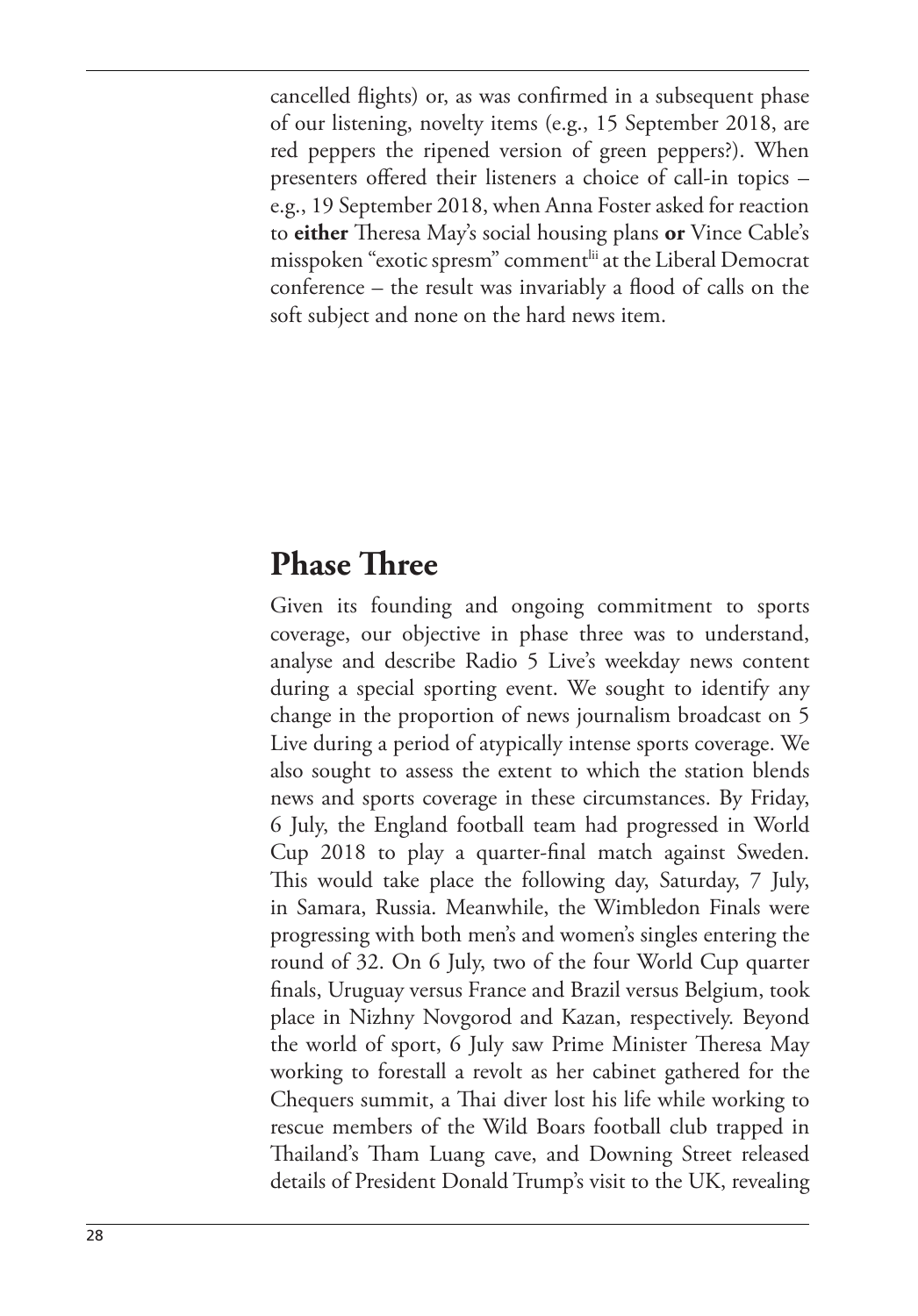that the President would avoid London during his four-day visit the following week.

Our listening revealed that, even in lagship news slots such as Breakfast, 5 Live's output was dominated by sport. News took second place, and significant stories were ignored entirely or covered in a cursory manner. Chat about football and football fans and live links between presenters at the World Cup and at Wimbledon suggested that 5 Live editors believe their listeners choose the channel primarily for its sport coverage. News presenters were deployed to preview football matches and to discuss the experience of attending the World Cup with fans who had travelled to Russia. During peak listening hours, blending was complete and clear distinctions between sport and news survived in bulletins and summaries only. Radio 5 Live promoted its own sports coverage relentlessly in trails for future live coverage and sports podcasts. We noted that the only part of its schedule in which 5 Live dedicated more than 50% of airtime to news stories was in the low audience hours between 01.00 and 06.00, and that even here non-news content was dominant.

| Programme                            | TX date | Programme<br>duration | Duration<br>non-news        | Percentage<br>non-news |
|--------------------------------------|---------|-----------------------|-----------------------------|------------------------|
| Up All Night                         | 6/7/18  | $14,400 \text{ sec}$  | $6,132.5$ secs              | 42.59%                 |
| Morning<br>Reports                   | 6/7/18  | 900 secs              | $0$ secs                    | $0\%$                  |
| Wake Up to<br>Money                  | 6/7/18  | $2,700$ secs          | $454 \text{ sec}$           | 16.8%                  |
| World Cup<br><b>Breakfast</b>        | 6/7/18  | 9,000 secs            | 5,905 secs                  | 65.61%                 |
| Your Call                            | 6/7/18  | $3,600$ secs          | $2,901$ secs                | 80.5%                  |
| Chiles on Friday                     | 6/7/18  | $7,200$ secs          | $5,499$ secs                | 76.4%                  |
| Kermode and<br>Mayo's Film<br>Review | 6/7/18  | 1,800 secs            | 1,503 secs                  | 83.5%                  |
| Phil Williamsliii                    | 6/7/18  | $5,400$ secs          | $3,034$ secs                | 56.2%                  |
| Total                                | 6/7/18  |                       | 45,000 secs $24,428.5$ secs | 56.5%                  |

*Findings in Phase Three*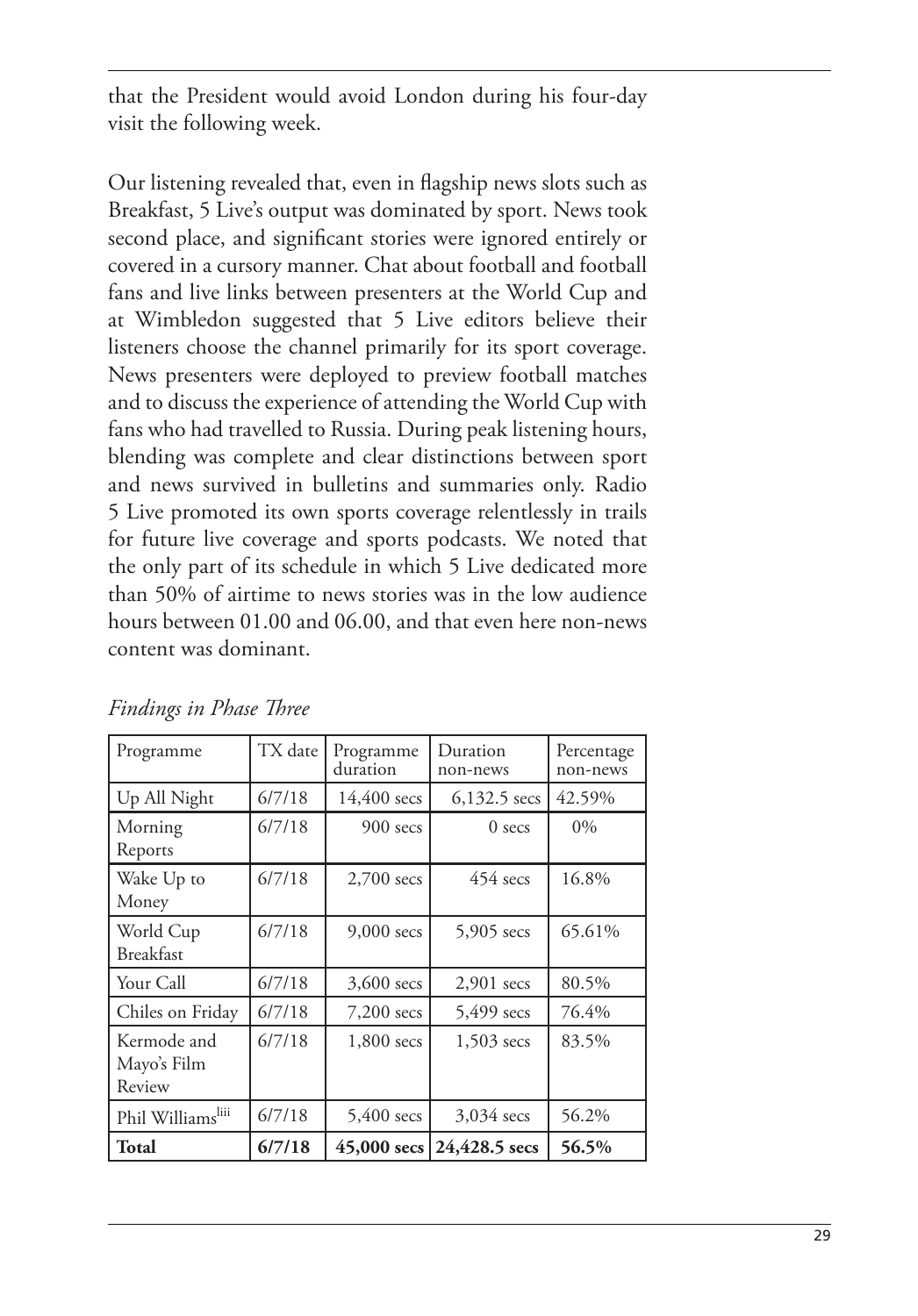## **A Composite Weekday**

A core purpose of our listening in the first three phases of our research was to analyse three or more editions of each scheduled news programme. Each set of samples included programmes from each phase of our listening. This sampling provided sufficient data to generate a representative composite weekday of 5 Live news and current afairs output. Only by creating such a composite could we accurately test 5 Live's actual output against its commitments. We have designed our typical weekday to include only three hours of 5 Live sport, thus employing a template that offers the best prospect of delivering a full supply of news and current affairs. We also chose to omit programmes only broadcast on Friday, e.g., Kermode and Mayo's Film Review, which our sampling had identified as containing an atypically high percentage of nonnews content. Our objective was to represent a truly typical example of weekday output. Our composite weekday consists of a news schedule containing the following programmes:

**01.00-05.00: Up All Night 05.00-05.15: Morning Reports 05.15-06.00: Wake Up to Money 06.00-10.00: Breakfast 10.00-13.00: Anna Foster 13.00-16.00: Afternoon Edition 16.00-19.00: Drive**

**22.00-01.00: Phil Williams**

We calculated average levels of anomalous (i.e., non-news) content in each of these programmes by combining data from the many individual editions we analysed. Our findings appear below: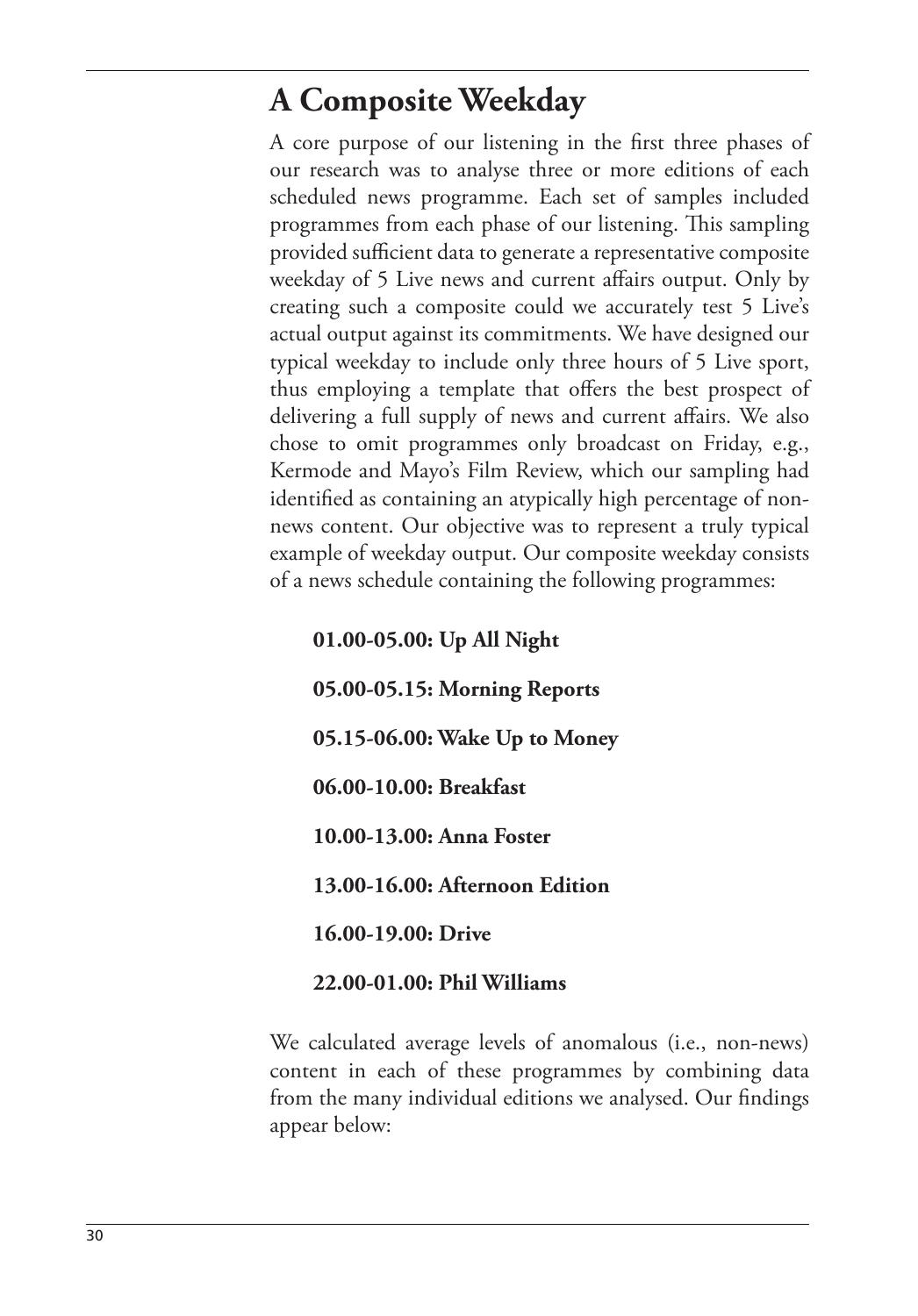| Programme         | Programme<br>duration | Duration<br>non-news | Percentage<br>non-news |
|-------------------|-----------------------|----------------------|------------------------|
| Up All Night      | 14,400 secs           | 5,479 secs           | 38.05%                 |
| Morning Reports   | $900$ secs            | $0$ secs             | $0\%$                  |
| Wake Up to Money  | $2,700$ secs          | $454$ secs           | 16.8%                  |
| Breakfast         | 14,400 secs           | $6,630$ secs         | 46.04%                 |
| Anna Foster       | 10,800 secs           | $4,837$ secs         | 44.79%                 |
| Afternoon Edition | 10,800 secs           | $4,091$ secs         | 37.88%                 |
| Drive             | 10,800 secs           | $3,412$ secs         | 31.59%                 |
| Phil Williams     | 10,800 secs           | $6,011$ secs         | 55.66%                 |

his data for representative samples of each weekday news and current afairs programme in the 5 Live schedule allowed us to calculate average weekday performance in 2018 and to compare it to Ofcom's requirement that 75% of 5 Live's output should consist of news and current afairs. Our typical weekday schedule is 75,600 seconds long (twenty-one hours  $= 1,260$  minutes  $= 75,600$  seconds). We identified an average of 30,914 seconds of anomalous (i.e., non-news) material in this schedule. Thus, our typical weekday of 5 Live news **and current afairs output consists of 40.89% non-news and current afairs output. We conclude that on a typical weekday in 2018 only 59.11% of 5 Live's news and current afairs schedule really consisted of news and current afairs. If we apply the calculation to the full 24-hour schedule by including the three hours formally dedicated to sports coverage, the percentage of news and current afairs output falls to 48.28% (41,714 seconds of non-news material in 86,400 seconds of output).**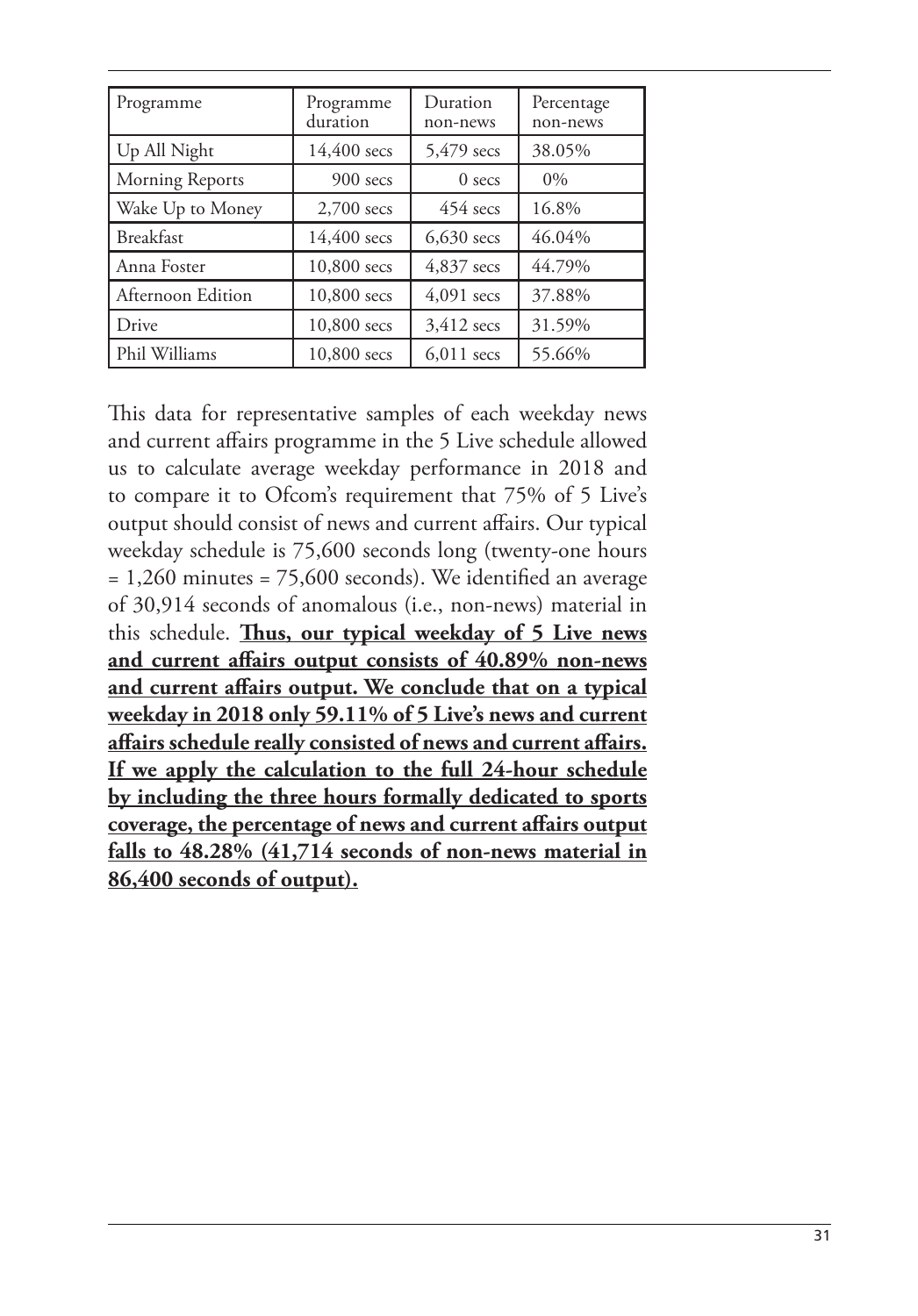## **Phase Four**

Our purpose during this final phase of our project was to analyse a representative sample of 5 Live's weekend output in order to add to our composite weekday typical examples of material broadcast on Saturday and Sunday. Completion of this work would allow us to calculate the proportion of news content broadcast by 5 Live during a complete weekend. From this, we could construct a representative, complete composite week of news output and thus calculate whether, in financial year 2018, 5 Live met its commitment that 75% of its output would be news and current afairs. We chose our samples from weekends that were not atypically busy with live sports coverage, taking one set of samples from a weekend when premier league football was not scheduled. On Saturday, 15 September 2018, Radio 5 Live scheduled eleven hours of news and thirteen hours of sport/entertainment (the BBC itself describes Danny Baker's show broadcast between 09.00 and 10.00 as sport and entertainment).  $\frac{div}{dv}$  On Sunday, 14 October 2018, it scheduled fifteen hours of news and nine hours of sport. We analysed all twenty-six hours of scheduled news programming. One finding struck us immediately: 5 Live schedules as news several examples of weekend output that are plainly not new, they are repeats of programmes or podcasts transmitted or uploaded days earlier. Examples of such repeats in our sample included the edition of Film Review broadcast on Saturday, 15 September, which was a repeat of the edition aired the preceding Friday, and the editions of Brexitcast, Consumer Team and 5 Live Science broadcast on Sunday, 14 October 2018. None of these programmes met the basic criterion that news should be new or current afairs current. We noted that some were several days old, e.g., the edition of Brexitcast broadcast between 00.05 and 00.30 was first made available as a podcast three days earlier on 11 October.

Another striking feature of 5 Live's weekend schedules is that they routinely include examples of high-quality news reporting and analysis broadcast outside primetime. We noted, in particular, the detailed treatment in the Stephen Nolan show (22.00-01.00) on Sunday, 14 October of Boris Johnson's criticism of Theresa May in his column for the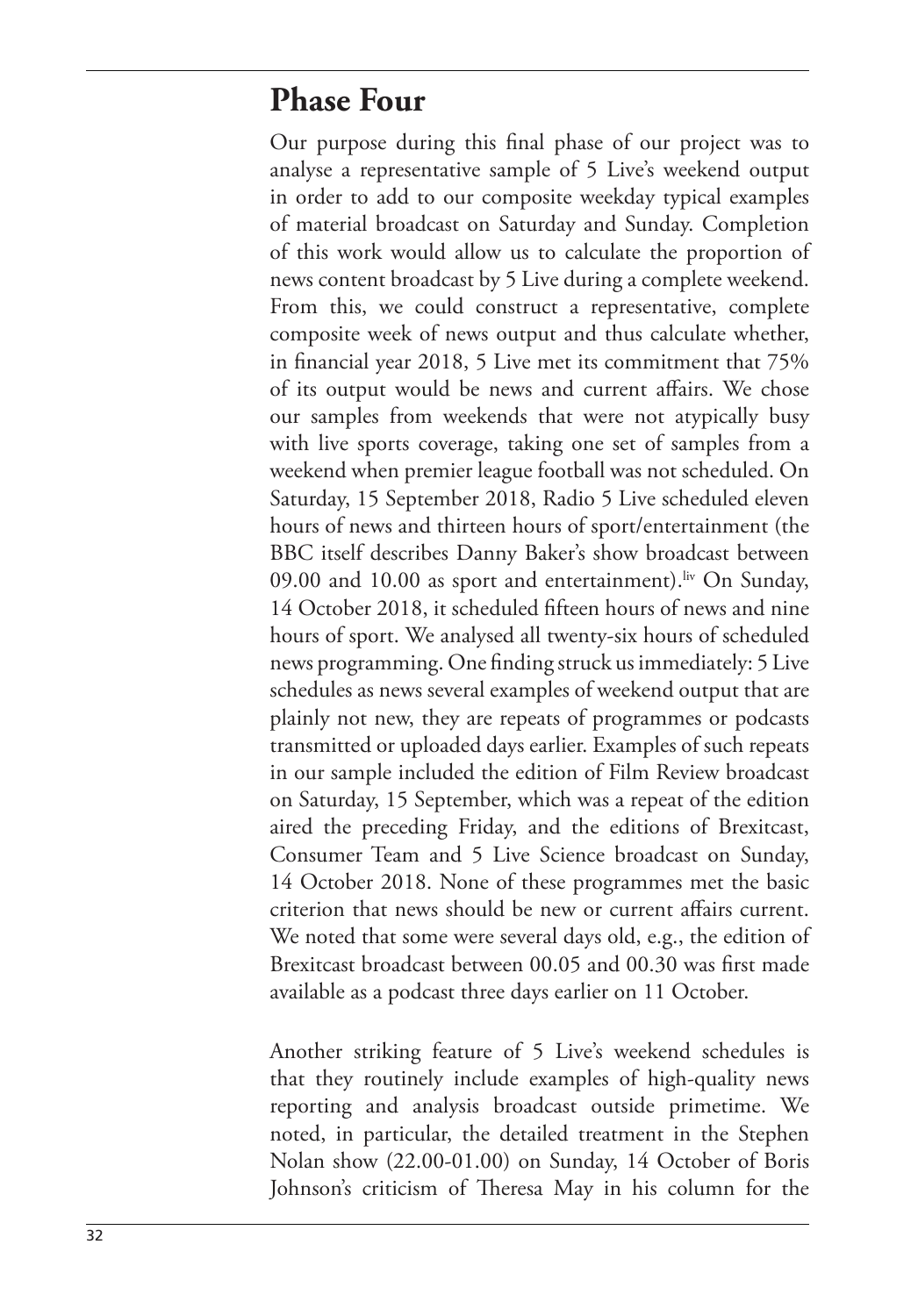*Daily Telegraph* and John Pienaar's incisive interview with the Shadow Secretary of State for International Trade, Barry Gardiner in Pienaar on Politics. John Pienaar, the BBC's Deputy Political Editor, is one of the few truly heavyweight BBC journalists to contribute to 5 Live. His encounter with Barry Gardiner offered a rare example of an in-depth interview with a senior politician. Another example of fine journalism appeared in 5 Live Investigates (11.00-12.00), which on Sunday, 14 October explored fraudulent abuse of charitable donations and included several valuable interviews and case studies. Peter Allen and Chloe Tilley's intelligent panel discussions in Peter Allen and Caroline Barker (20.00- 22.00) featured analysis of news stories including Brexit, the Supreme Court's unanimous ruling that a Belfast bakery run by evangelical Christians was not obliged to ice a cake with the message 'Support Gay Marriage'<sup>lv</sup> and the introduction of universal credit payments. Saturday Breakfast displayed sustained interest in news, covering fierce storms in the US and the Philippines, the case of Chikayzea Flanders, the boy banned from school for wearing his hair in dreadlocks,  $\frac{dv}{dt}$  the Liberal Democrat Party conference and health risks associated with the use of computer/mobile technology in the home. Our researchers noted substantial evidence of stretching and repetition. Listener discussions and debates were often circuitous. For example, a 16.25-minute interview with the headteacher of Fulham Boys School (the school that banned Chikayzea Flanders) was followed by 17.40 minutes of discussion with listeners on this issue. Whereas the interview with the headteacher was reasonably focused and rigorous, the discussion with listeners lacked focus, it was not marshalled in a way that developed debate, rather it was wandering and circuitous. Consequently, what started off on a news peg quickly drifted, becoming repetitive and stretched. Indeed, the majority of listener discussions tended to drift in this way and became very stretched. As a result, the substantial segments of listener discussion in shows like Nolan's do not function effectively as 'forum[s] for dialogue among citizens', rather the lack of development of debates in these segments means that their most effective function is filling time.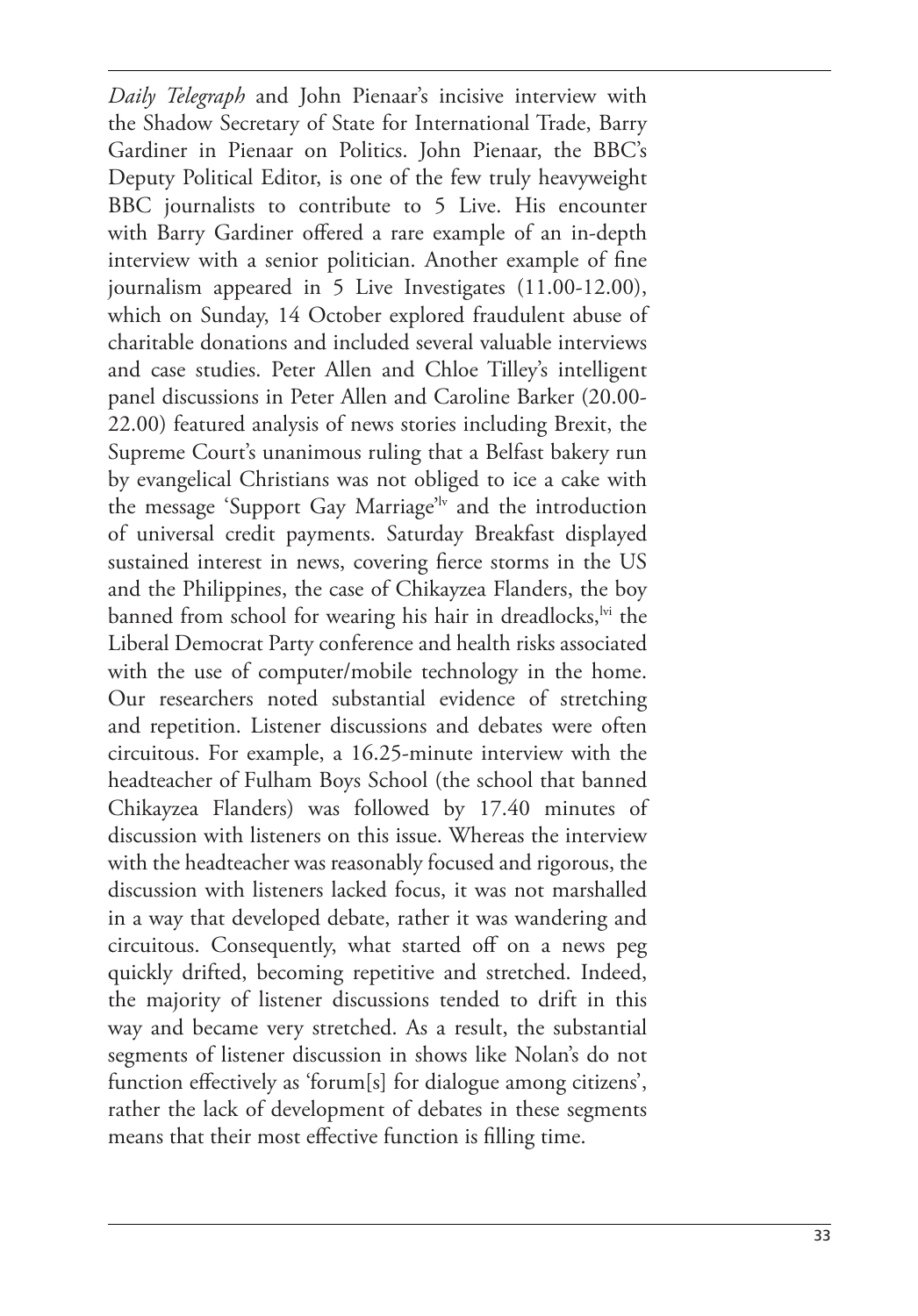Other weekend coverage displayed greater commitment to infotainment. Sunday Breakfast (06.00-09.00) opened with extended chat – and singing – between presenters Chris Warburton and Sam Walker. It included news interviews with authoritative guests such as an expert on Saudi Arabian politics (07.46) who provided insight regarding the murder of Jamal Khashoggi. However, the programme was dominated by items which allowed cross-promotion of BBC television programmes including BBC One's Strictly Come Dancing, CBBC's Blue Peter and BBC 4's Sky at Night. These promotions were pegged to news stories, e.g., the UK Space Agency's planned launch of rockets and satellites from the A'Mhoine peninsula in Sutherland<sup>lvii</sup> allowed an extended interview at 08.03 with Dr Maggie Adair, a genuine expert on space but also the presenter of Sky at Night. However, news pegs were also used as opportunities to stimulate informal reminiscence and conversation, e.g., an appeal for calls and texts from former winners of Blue Peter badges.

| Programme                    | TX date  | Programme<br>duration | Duration<br>non-news | Percentage<br>non-news |
|------------------------------|----------|-----------------------|----------------------|------------------------|
| Up All Night viii            | 15/9/18  | 14,400 secs           | 5,479 secs           | 38.05%                 |
| Saturday<br><b>Breakfast</b> | 15/9/18  | 10,800 secs           | $2,617$ secs         | 24.23%                 |
| Stephen Nolan                | 15/9/18  | 10,800 secs           | 2,537.5 secs         | 23.5%                  |
| Film Review                  | 15/9/18  | 3,600 secs            | 3,338 secs           | 92.72%                 |
| <b>Brexitcast</b>            | 14/10/18 | 1,800 secs            | 1,512 secs           | 84.0%                  |
| Consumer<br>Team             | 14/10/18 | 1,800 secs            | $1,540$ secs         | 85.55%                 |
| Up All Night                 | 14/10/18 | 14,400 secs           | 5,479 secs           | 38.05%                 |
| Breakfast                    | 14/1018  | 10,800 secs           | 5,166.3 secs         | 47.84%                 |
| 5 Live<br>Investigates       | 14/10/18 | $3,600$ secs          | 72 secs              | 2.0%                   |
| Pienaar on<br>Politics       | 14/10/18 | $3,600$ secs          | 30 secs              | 0.83%                  |
| Allen and<br>Barker          | 14/10/18 | 7,200 secs            | 1,883.5 secs         | 26.16%                 |
| 5 Live Science               | 14/10/18 | 3,600 secs            | 3,320 secs           | 92.22%                 |
| Stephen Nolan                | 14/10/18 | 7,200 secs            | $660$ secs           | 9.17%                  |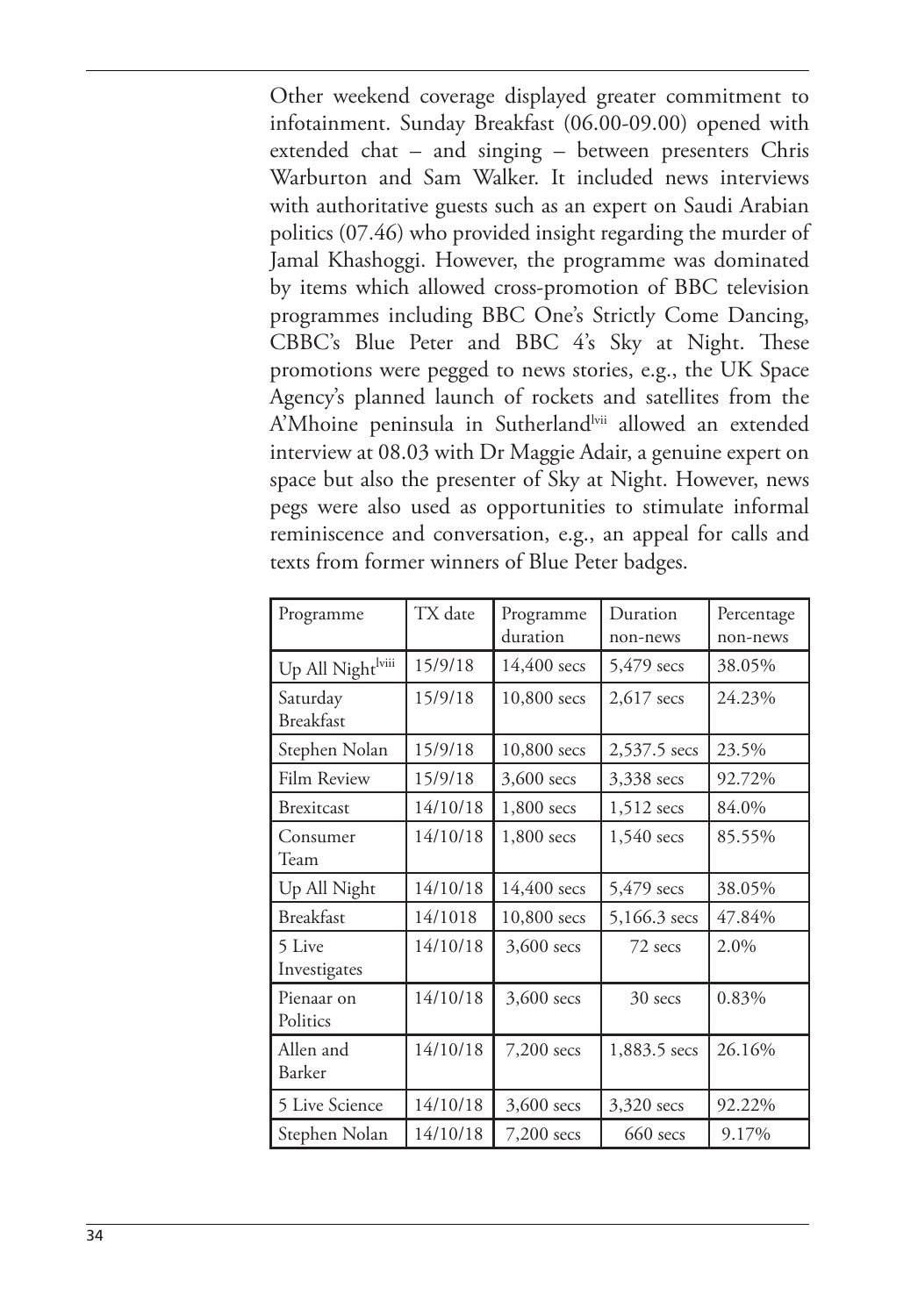Our analysis shows that on Saturday, 15 September 2018, 5 Live's scheduled news programmes contained 13,971.5 nonnews seconds in a total of 39,600 seconds (eleven hours) of news output. Thus, 35.28% of the news programmes themselves consisted of anomalous material that did not qualify as news. When the thirteen hours (46,800 seconds) of sport and sports entertainment are included in the calculation, the total nonnews content in twenty-four hours (86,400 seconds) increases to 60,771 seconds or 70.34%. **ǰe total news content of 5 Live's Saturday output was 29.66%.** On Sunday, 14 October 2018, 5 Live's scheduled news programmes contained 16,342.8 non-news seconds in a total of 54,000 seconds (fifteen hours) of news output. Thus, 30.26% of the total duration of the news programmes themselves was not news. When the nine hours (32,400 seconds) of scheduled sport is included in the calculation, the total non-news content in twenty-four hours (86,400 seconds) increases to 48,742 seconds or 56.41%. **ǰe total news content of 5 Live's Sunday output was 43.59%.** We combined the calculations for our representative Saturday and Sunday to calculate weekend averages for news and nonnews output. We conclude that **5 Live's weekend output consists of 63.38% non-news content and 36.62% news.**

#### **Conclusions**

In financial year 2018, BBC Radio 5 Live will not meet Ofcom's requirement that 75% of its broadcast output should consist of news and current afairs. Our research suggests that the news component of its output, i.e., the percentage of output that meets the criteria for news defined in our methodology, is in fact 48.28% on weekdays and 36.62% at weekends. We combined these figures in the ratio 5/7 weekdays to  $2/7$  weekends (i.e.,  $5x + 2y$  divided by 7 where  $x =$  weekday average and  $y =$  weekend average) to calculate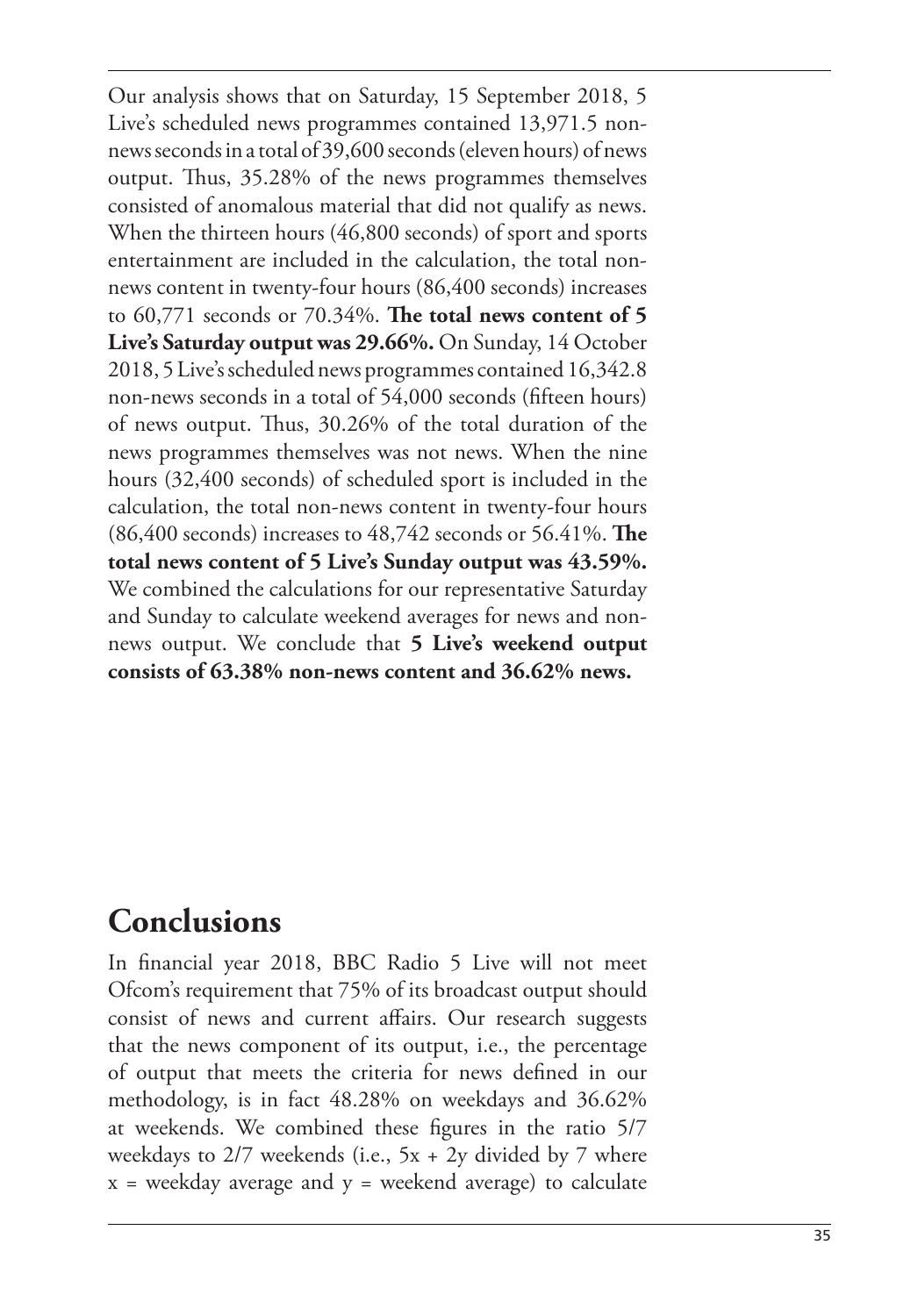5 Live's news and non-news content in a typical week in 2018. his calculation shows that **5 Live's output in 2018 was 55.05% non-news and 44.95% news**. BBC Radio 5 Live allocates less than half of its schedule to information, investigation and analysis. Its primary purposes do not include promoting social empathy or providing a public forum for dialogue. Instead, the Corporation's assertion that it meets the regulator's requirement relies on the depiction of every moment scheduled as news programming as being filled by actual news. This is plainly untrue.

Our analysis confirms what common sense alone suggests to listeners: 5 Live has ceased to be a news and sport station. It is a sport and talk station with a fierce commitment to sport and a lesser, legacy commitment to news. Its news coverage reveals an appetite for entertainment, celebrity and music stories in preference to public afairs. Above all, its news programmes retain a commitment to sport that is relected in extensive blending of news and sport and the dedication of much time to interviews with and conversation about sport and sports people. Although it fulfils its obligation to cover politics, its listeners do not regard it as a hard news station and it has largely abandoned its historic commitment to react first to breaking news. Listeners tune-in primarily for coverage of and conversation about sport, primarily, football. Senior BBC journalists do not treat it as a priority outlet for their work and senior sources only occasionally appear on its news programmes. Primetime shows such as Breakfast and Drive seek to sound convivial; they exude the atmosphere of a friendly conversation in a pub or café. Much of the station's best news output is transmitted outside peak audience hours.

Radio 5 Live is used relentlessly as a platform to promote other BBC channels and services. It is particularly committed to the promotion of podcasts hosted by sports personalities. Radio 5 Live itself has expanded its use of personality/celebrity presenters in news programmes.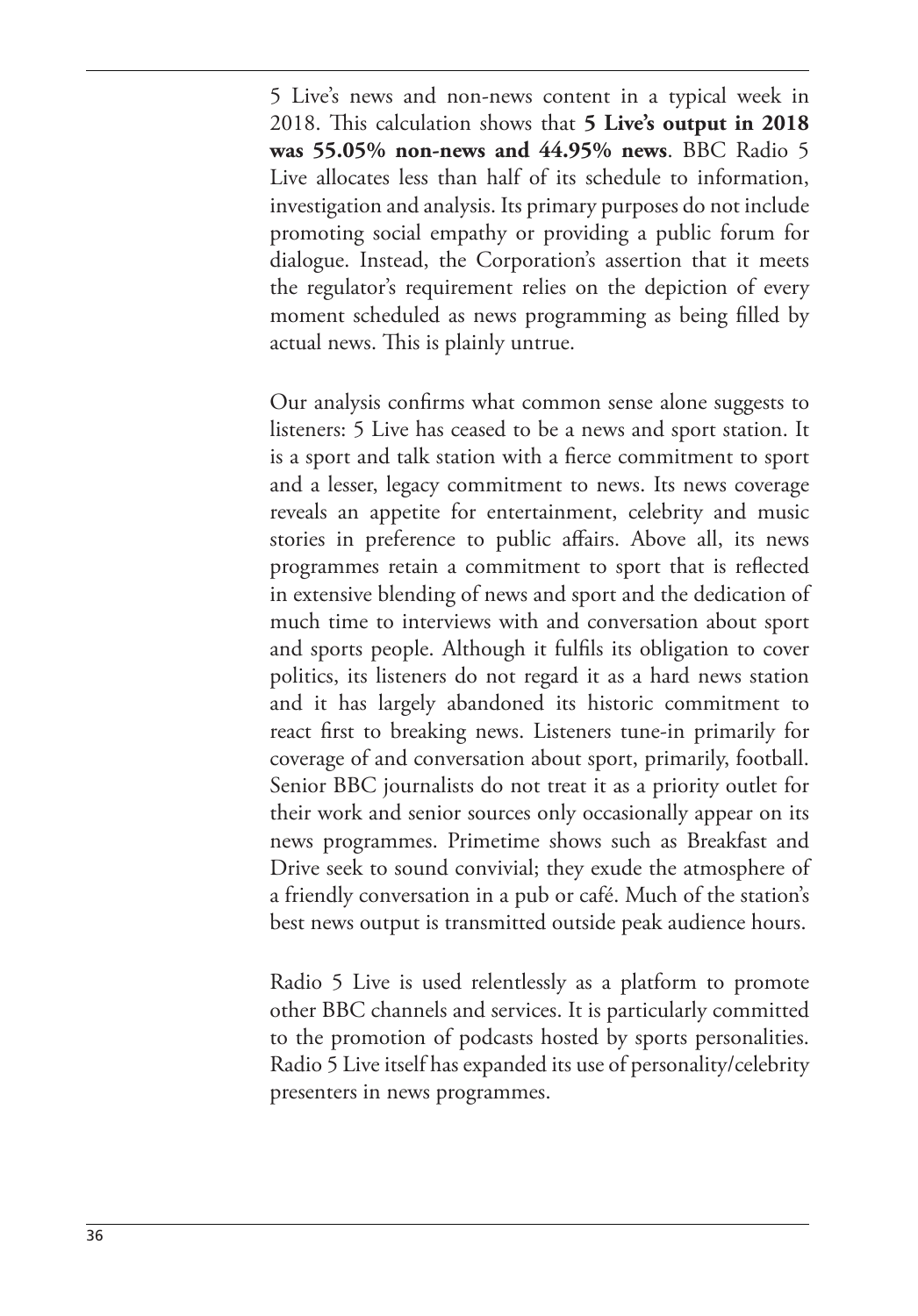## **Questions for Further Research**

he absence from 5 Live's output of senior BBC journalists raises questions about the priority placed on 5 Live by strategic leaders in BBC News and Current Afairs. It also suggests that 5 Live's relocation in 2011 from Broadcasting House in London to Salford Quays may have had unintended consequences. Further research might investigate the editorial consequences of removing a news service from the nerve centre of BBC News. Such research might also ask whether this move has reduced 5 Live's capacity to attract senior sources as interviewees.

he low proportion of hard news, not least in key primetime shows, suggest that 5 Live may feel less constrained by its new regulator than when it was subject to scrutiny by the BBC Trust. Further research might explore whether Ofcom has the resources, methods and expertise it requires to scrutinise Radio 5 Live efectively. Does the regulator require additional investment to fulfil its new responsibilities?

Radio 5 Live's emergence as a sport and talk station raises the possibility of market distortion in a competitive sector already served by several independent radio broadcasters. We believe the potential risk is sufficient to justify formal investigation. We note that the BBC's description of 5 Live's core purposes has remained constant since 1994 while the station itself has been thoroughly transformed. We further note that the BBC has promised to report to Ofcom in 2019 'on its compliance with its conditions for news and current affairs and sports coverage on 5 Live' and that Ofcom has committed to 'look closely at these specific areas'.<sup>lix</sup> We welcome this commitment.

The BBC's reluctance to define what it considers news is rendered additionally confusing by its recognition of an ostensibly separate category of output: 'factual programmes'. he Corporation includes under this category programmes about several topics that feature prominently on 5 Live. These include arts, culture, health and wellbeing, life stories and consumer affairs.<sup>1x</sup> A further specific categorisation identifies factual radio programmes, $\frac{dx}{dt}$  and we note that several 5 Live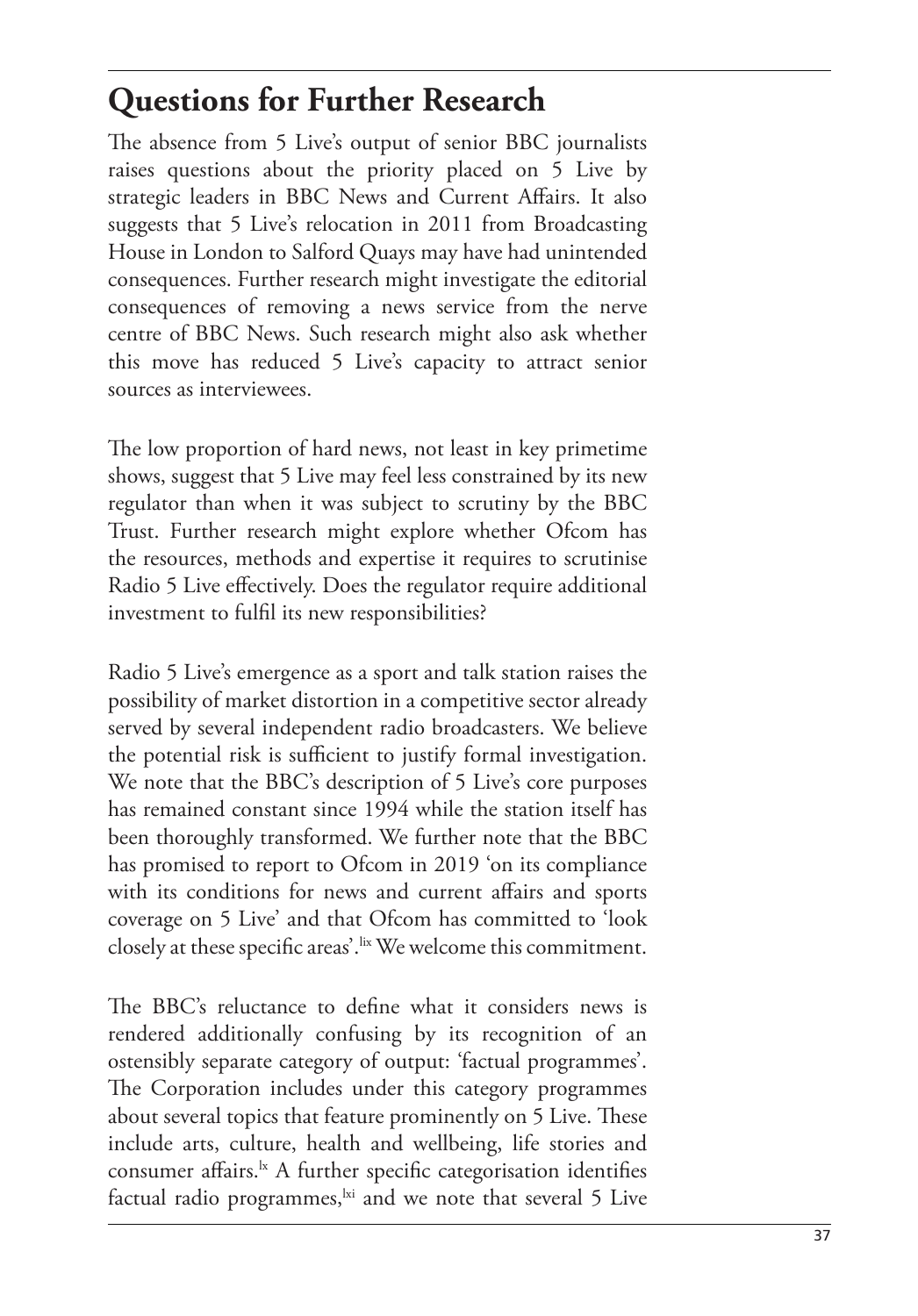shows, including Wake Up to Money and Up All Night are listed under this category. Further research might explore whether the BBC categorises as non-news on its other radio, television and online outlets material which it counts as news on 5 Live. It might also question whether programmes which are scheduled as news output when broadcast on 5 Live are described diferently elsewhere.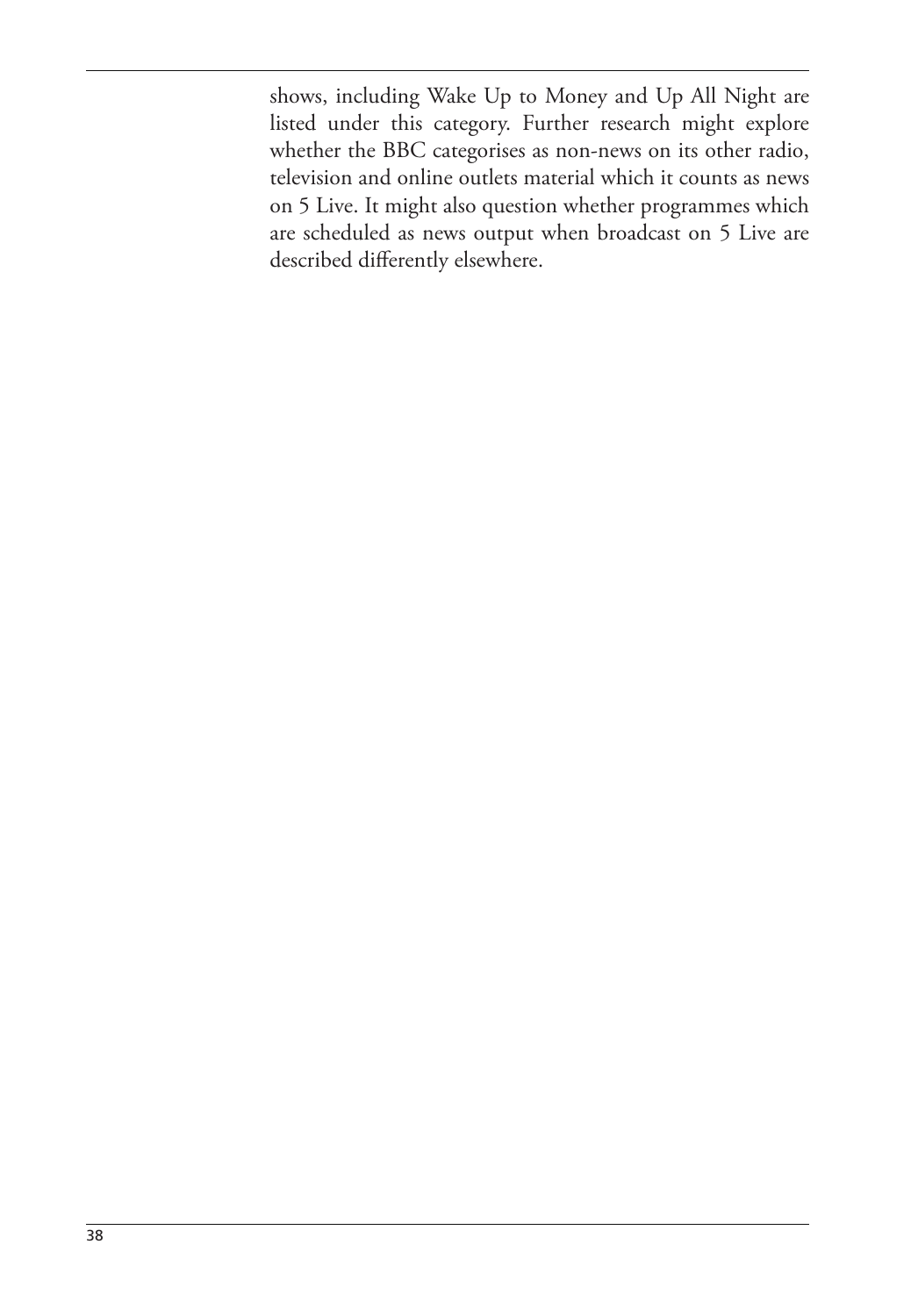#### **Notes on Contributors**

Tim Luckhurst is Professor of Journalism at the University of Kent and founding Head of the University's Centre for Journalism. He is the author of *This is Today: A Biography of the Today Programme* (Aurum Press, 2001) and *Responsibility without Power: Lord Justice Leveson's Constitutional Dilemma* (Abramis Academic, 2012). He has contributed to books including *he Routledge Companion to British Media History* (Routledge, 2015) and published academic work on journalism in journals including *Journalism Studies*, *Ethical Space*, *British Contemporary History*, *George Orwell Studies* and *1914-1918-online: International Encyclopedia of the First World War*.

Ben Cocking is Senior Lecturer and Director of Research in the Centre for Journalism. He has published academic work in journals including *Journalism Studies* (Routledge), *Studies in Travel Writing* (Routledge), *Journeys: International Journal of Travel Writing* (Berghahn Press) and *JOMEC Journal* (Cardif University Press). His research interests include: travel journalism, news media and political communications, travel writing, cultural theory and postcolonial theory.

Ian Reeves is Deputy Head of the Centre for Journalism. He is lead author of the 5th edition of the *Newspapers Handbook* (Routledge, 2014), co-editor of *What Do We Mean By Local? Grassroots Journalism – Its Death and Rebirth* (Abramis Academic, 2012) and co-editor of *What Price Channel 4?* (Abramis Academic, 2016).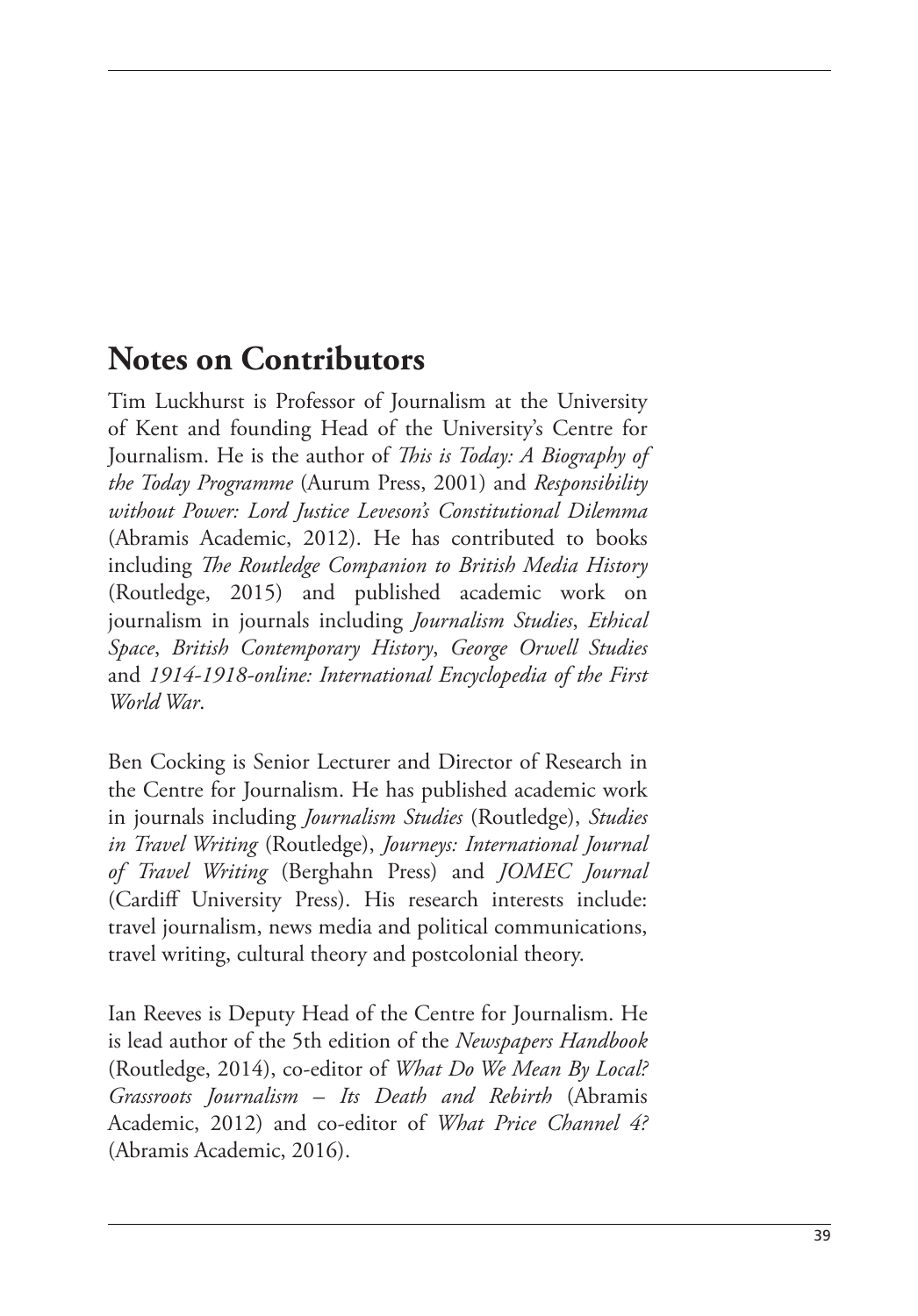Rob Bailey is Lecturer in Reporting and Writing and Director of Education in the Centre for Journalism. His academic work includes *Citizen Journalist or Citizen Agitator? Establishing Twitter in Medway's Public Sphere* in *Ethical Space* (Abramis). Rob's research interests include regional newspapers, local democracy and the role of social media in the local public sphere.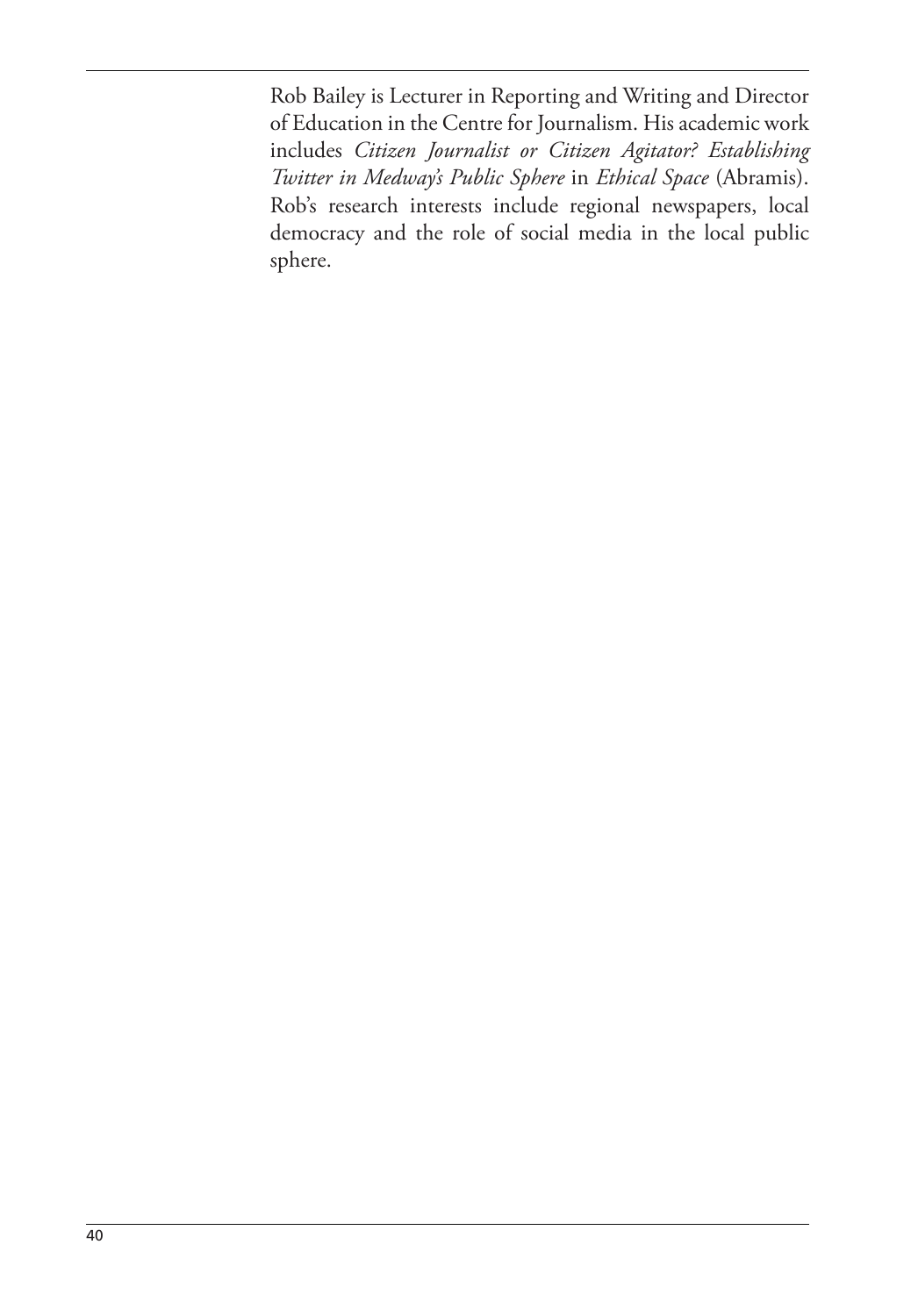#### **Notes**

i '*France Info Première Radio d'Information Continue*', *Le Monde*, 30 May 1987.

ii Hugh Chignell, *Public Issue Radio: Talks, News and Current Afairs in the Twentieth Century* (London: Palgrave Macmillan, 2011), p. 177.

iii Ibid., p. 178.

iv David Hendy, *Life on Air: A History of Radio 4* (Oxford: Oxford University Press, 2007), p. 346.

v Ibid., p. 178.

vi Roger Mosey, *Getting Out Alive: News, Sport and Politics at the BBC* (London: Biteback Publishing, 2015), p. 127.

vii Guy Starkey and Andrew Crisell, *Radio Journalism* (London: Sage Publications Ltd, 2009), p. 14.

viii Mosey, *Getting Out Alive*, p. 126.

ix Ibid., pp. 127-28.

<sup>x</sup> Guy Starkey, 'Extending Choice Through Radio Bloke?', in Andrew Crissell (ed.), *More than a Music Box: Radio Cultures and Communities in a Multimedia World* (Oxford: Berghahn Books, 2006), p. 28.

xi Tim Luckhurst, '5 Live – It's Radio Bloke from the BBC', *Independent on Sunday*, 18 February 2007. Available at https://www.independent. co.uk/news/media/five-live-its-radio-bloke-from-the-bbc-436768.html.

xii Matt Morris, 'Accessible Journalism' (23 February 2007). Available at http://www.bbc.co.uk/blogs/theeditors/2007/02/accessible\_journalism\_ at five.html.

xiii 'Inside the BBC' (2013). Available at https://www.bbc.co.uk/ corporate2/insidethebbc/managementstructure/biographies/wall\_ jonathan#heading-biography.

xiv 'Inside the BBC' (2018). Available at http://www.bbc.co.uk/ corporate2/insidethebbc/managementstructure/biographies/vanklaveren\_ adrian.

xv 'BBC Radio 5 Live Audience "Below Where I'd Hoped", Admits Controller', *he Guardian*, 5 February 2015. Available at https://www. theguardian.com/media/2015/feb/05/bbc-radio-5-live-audience-belowwhere-id-hoped-admits-controller.

xvi BBC Annual Report and Accounts 2017/18 (BBC, 2018), p. 7. Available at http://downloads.bbc.co.uk/aboutthebbc/insidethebbc/ reports/pdf/bbc\_annualreport\_201718.pdf.

xvii Ibid., p. 20.

xviii Ibid., p. 126.

xix Ibid.

xx BBC Radio 5 Live Service Licence, issued April 2016 (BBC Trust, 2016), p. 1. Available at http://downloads.bbc.co.uk/bbctrust/assets/files/ pdf/regulatory\_framework/service\_licences/radio/2016/5live\_apr16.pdf. xxi Ibid., p. 2.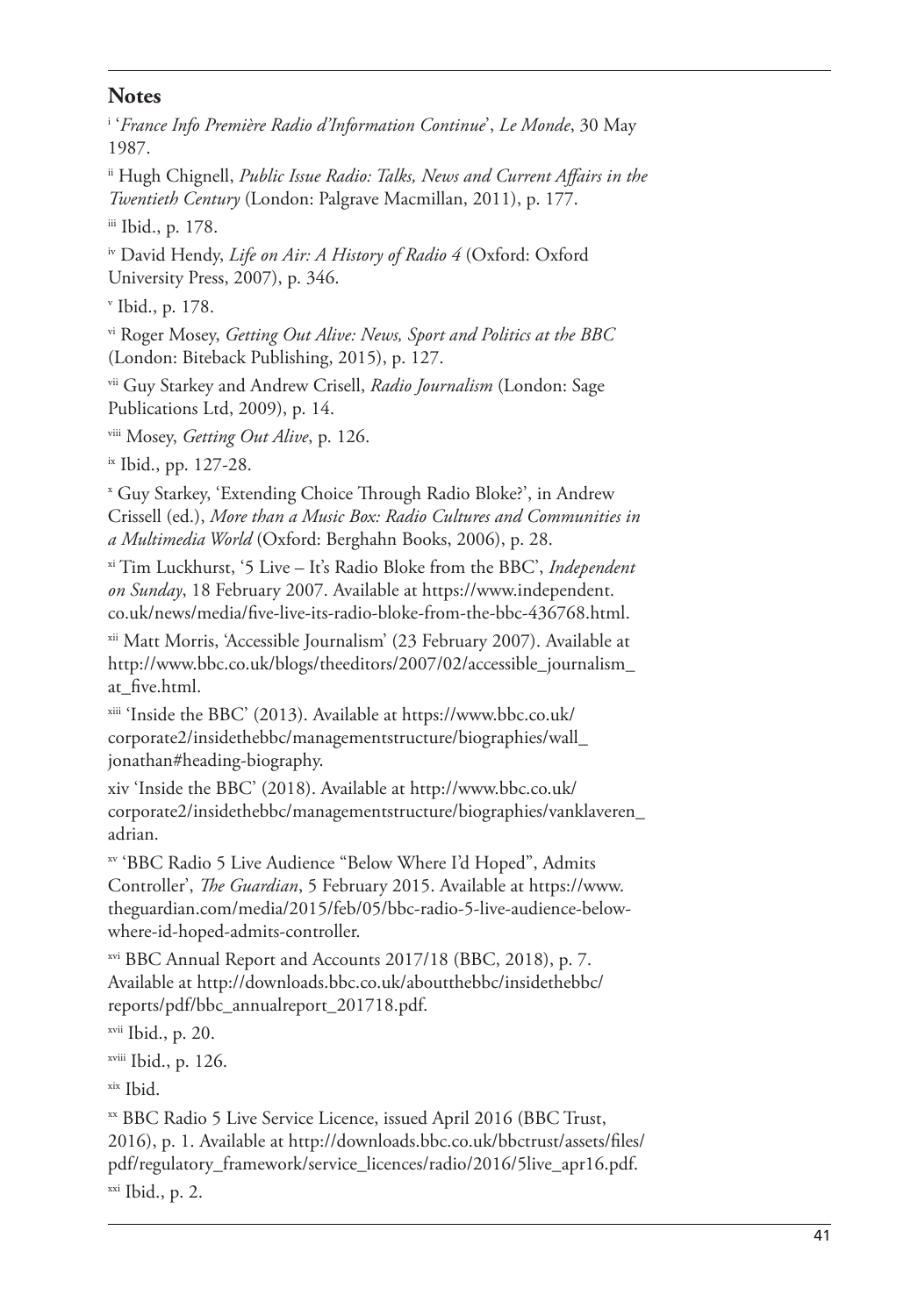xxii Ibid.

xxiii Ibid., p. 4.

xxiv Ibid.

xxv Operating Licence for the BBC's UK Public Services (Ofcom, 2017), pp. 20-21.

xxvi BBC Annual Report and Accounts 2017/18, p. 126.

xxvii Annual Report on the BBC (Ofcom, 2018), Annex 2, fig. 42, p. 66. Available at https://www.ofcom.org.uk/\_\_data/assets/pdf\_ file/0013/124420/BBC-annex-2-performance.pdf.

xxviii News Consumption Survey 2018 (Ofcom, 2018), p. 21. Available at https://www.ofcom.org.uk/\_data/assets/pdf\_file/0024/116529/newsconsumption-2018.pdf.

 $x$ xxix News Consumption in the UK 2016 (Ofcom, 2017), fig. 3.1, p. 23. Available at https://www.ofcom.org.uk/\_\_data/assets/pdf\_ file/0016/103570/news-consumption-uk-2016.pdf.

xxx BBC Academy, 'Lesson 1: What is News?' (6 November 2017). Available at https://www.bbc.co.uk/academy/en/articles/ art20171010085027586.

xxxi BBC Academy, 'BBC News Style Guide' (2018). Available at https:// www.bbc.co.uk/academy/en/collections/news-style-guide#. xxxii Ibid.

xxxiii Ibid., search for 'Good News'.

xxxiv BBC Academy, 'Fighting Fake News' (22 December 2017). Available at https://www.bbc.co.uk/academy/en/articles/art20171221161751882.

xxxv Michael Schudson, *Why Democracies Need an Unlovable Press* (Cambridge: Polity Press, 2008), p. 76.

xxxvi BBC Annual Report and Accounts 2017/18, p. 20.

xxxvii Michael Tracey, 'Introduction', in *BBC and the Reporting of the General Strike* (Wakeield: Microform Academic Publishers, 2003), p. 12.

xxxviii Barbie Zelizer and Stuart Allan, *Keywords in News and Journalism Studies* (London: Open University Press, 2010), p. 80.

xxxix Ibid., p. 28.

xl Schudson, *Why Democracies Need an Unlovable Press*, pp. 11-26.

<sup>xli</sup> Tony Harcup and Deirdre O'Neill, 'What is News? News Values Revisited (Again)', *Journalism Studies*, vol. 18, no. 12 (2017), pp.1470- 88.

xlii Ina Bertrand and Peter Hughes, <i>Media Research Methods: Audiences, Institutions, Texts</i>, 2nd edition (London, Palgrave MacMillan, 2018), p. 229.

xliii See, inter alia, Tim Luckhurst, '"he Vapourings of Empty Young Men?" Legacies of Their Hostility Between 1916 and 1918 in British Newspaper Treatment of Conscientious Objectors During the German Blitzkrieg and Invasion Scare of 1940', *Journalism Studies*, vol. 17, no. 4 (2016), pp. 475-89; Tim Luckhurst, '"An Unworkable Policy Which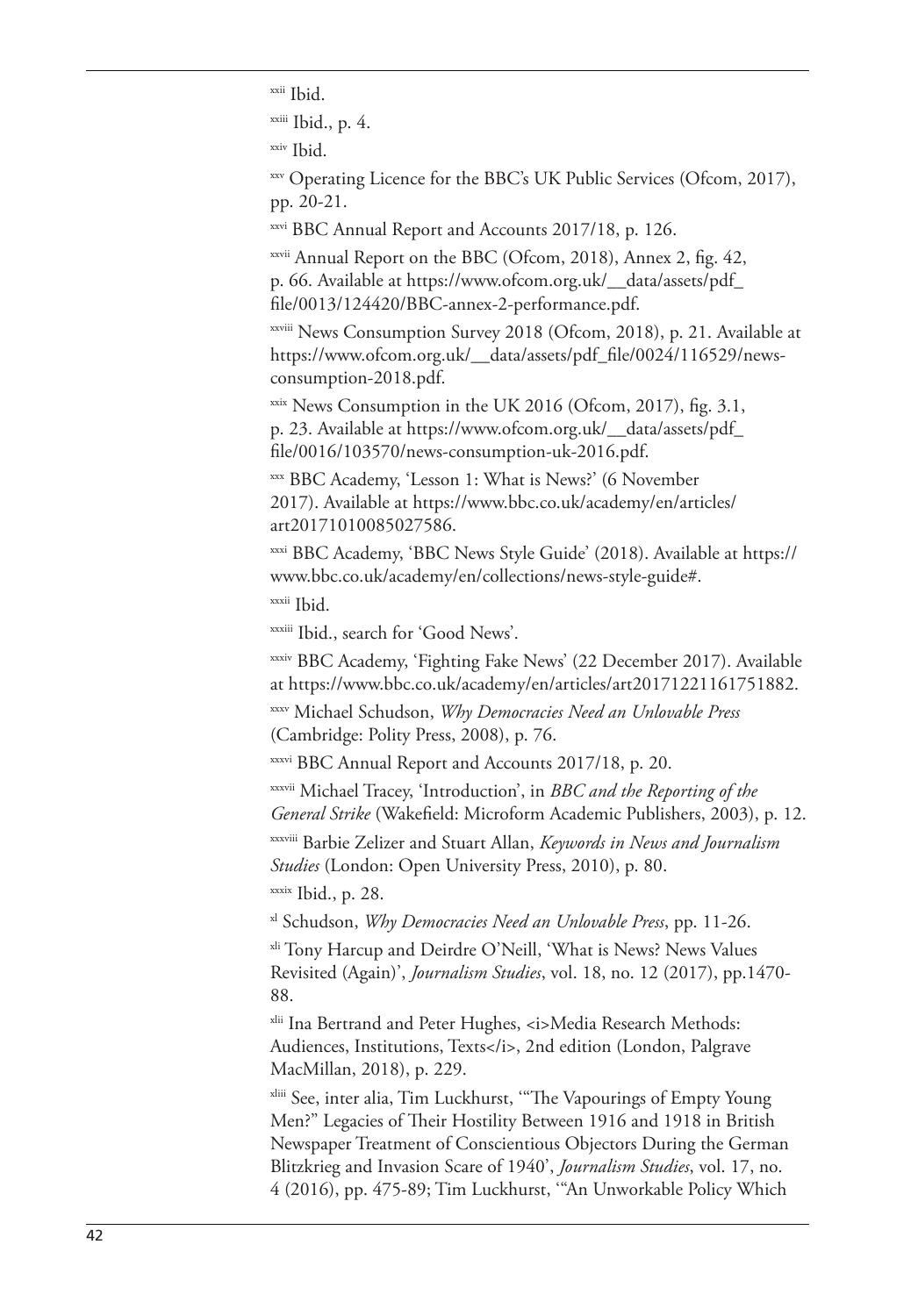Encourages the Enemy to Fight to the Last Gasp": The Depiction in British and American Newspapers of the Allied Policy of Unconditional Surrender for Germany, 1943–1945', *Journalism Studies*, vol. 16, no. 6 (2015), pp. 887-903; Tim Luckhurst, '"Excellent But Gullible People": he Press and the People's Convention', *Journalism Studies*, vol. 14, no. 1 (2013), pp. 62-77; Tim Luckhurst, "It Is Thrown Against Me That I Have a Castle": A Portrait of Newspaper Coverage of the Central Southwark By-election, February 1940', *Journalism Studies*, vol. 13, no. 1 (2012), pp. 107-23.

xliv Annual Report on the BBC, Annex 1, p. 3, para. 2.13.2. Available at https://www.ofcom.org.uk/\_data/assets/pdf\_file/0021/124419/BBCannex-1-compliance-regulatory-conditions.pdf.

xlv BBC Radio 5 Live Service Licence, p.2.

xlvi Dennis Griiths, *Fleet Street: Five Hundred Years of the Press* (London: British Library Publishing Division, 2006).

xlvii Zelizer and Allan, *Keywords in News and Journalism Studies*, p. 80.

xlviii Ibid., p. 58.

xlix BBC Radio 5 Live Service Licence.

l News Consumption in the UK 2016, p. 23.

li Ibid.

lii 'Vince Cable Says "Exotic Spresm" Instead of "Erotic Spasm" as He Stumbles in Conference Speech', *Evening Standard*, 18 September 2018. Available at https://www.standard.co.uk/news/politics/vince-cable-wasdue-to-say-erotic-spasm-in-a-conference-speech-but-stumbled-over-itand-said-exotic-a3939191.html.

liii This edition was presented by Charlie Charlton.

liv BBC (2018) https://www.bbc.co.uk/programmes/b00mjjxr.

ly 'UK Supreme Court Backs Bakery That Refused to Make Gay Marriage Cake', *he Guardian*, 10 October 2018. Available at https://www. theguardian.com/uk-news/2018/oct/10/uk-supreme-court-backs-bakerythat-refused-to-make-gay-wedding-cake.

lvi 'London School That Told Boy to Cut Off Dreadlocks Backs Down', *he Guardian*, 12 September 2018. Available at https://www.theguardian. com/education/2018/sep/12/london-school-that-told-boy-to-cut-ofdreadlocks-backs-down.

lvii 'Scotland Now in Spaceport Race with Europe', *he Scotsman*, 11 October 2018. Available at https://www.scotsman.com/news/scotlandnow-in-spaceport-race-with-europe-1-4813818.

lviii The figures for this edition of Up All night and for the edition broadcast on 14/10/18 are based on the averages established through extensive listening to the programme during the first three phases of our research.

lix Annual Report on the BBC, Annex 2, p. 66.

lx https://www.bbc.co.uk/programmes/genres/factual.

lxi https://www.bbc.co.uk/sounds/categories/factual.